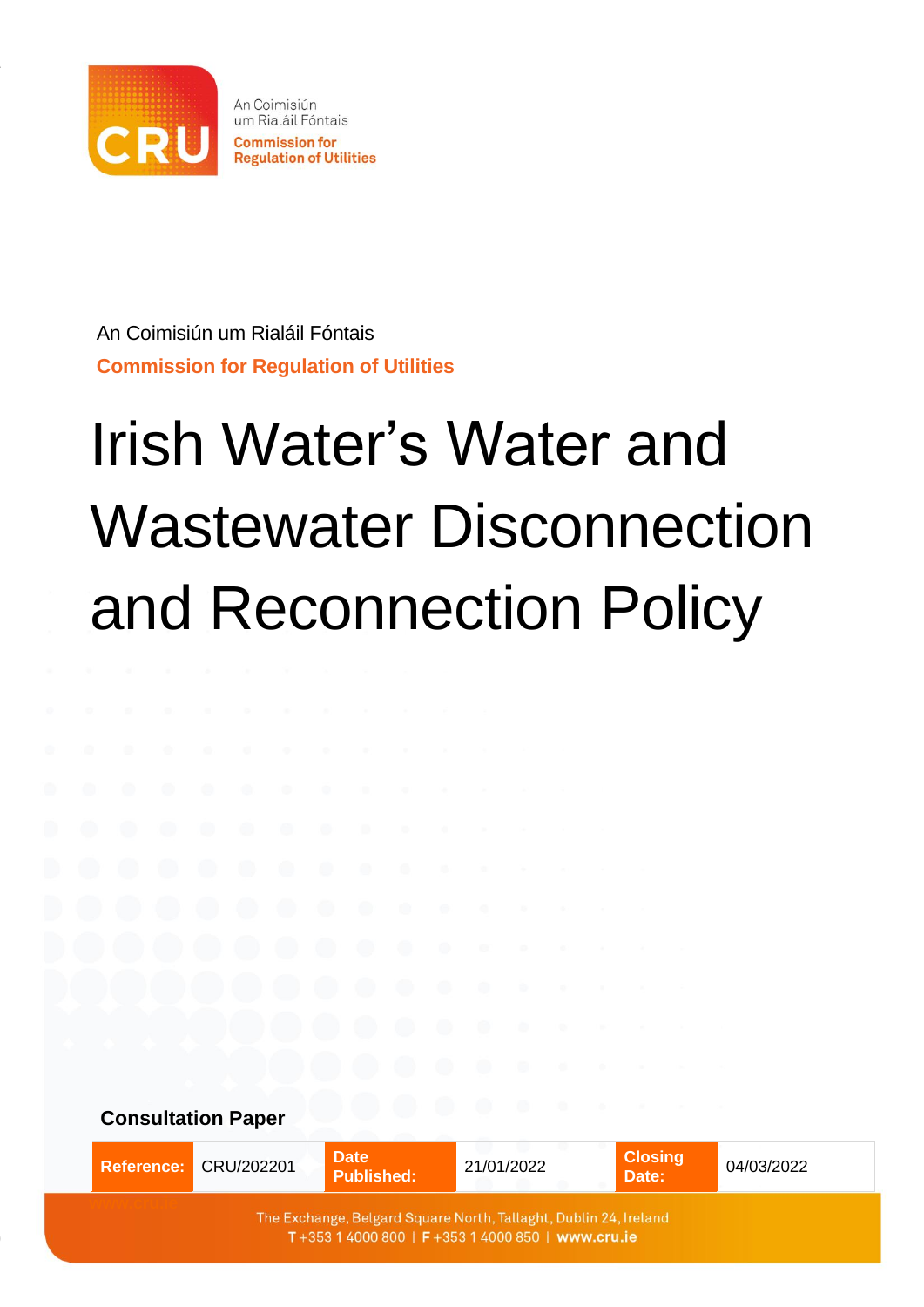# **CRU Mission Statement**

The Commission for Regulation of Utilities' mission is to protect the public interest in Water, Energy and Energy Safety.

The CRU is guided by four strategic priorities that sit alongside the core activities we undertake to deliver in the public interest. These are:

- Deliver sustainable low-carbon solutions with well-regulated markets and networks.
- Ensure compliance and accountability through best regulatory practice.
- Develop effective communications to support customers and the regulatory process.
- Foster and maintain a high-performance culture and organisation to achieve our vision.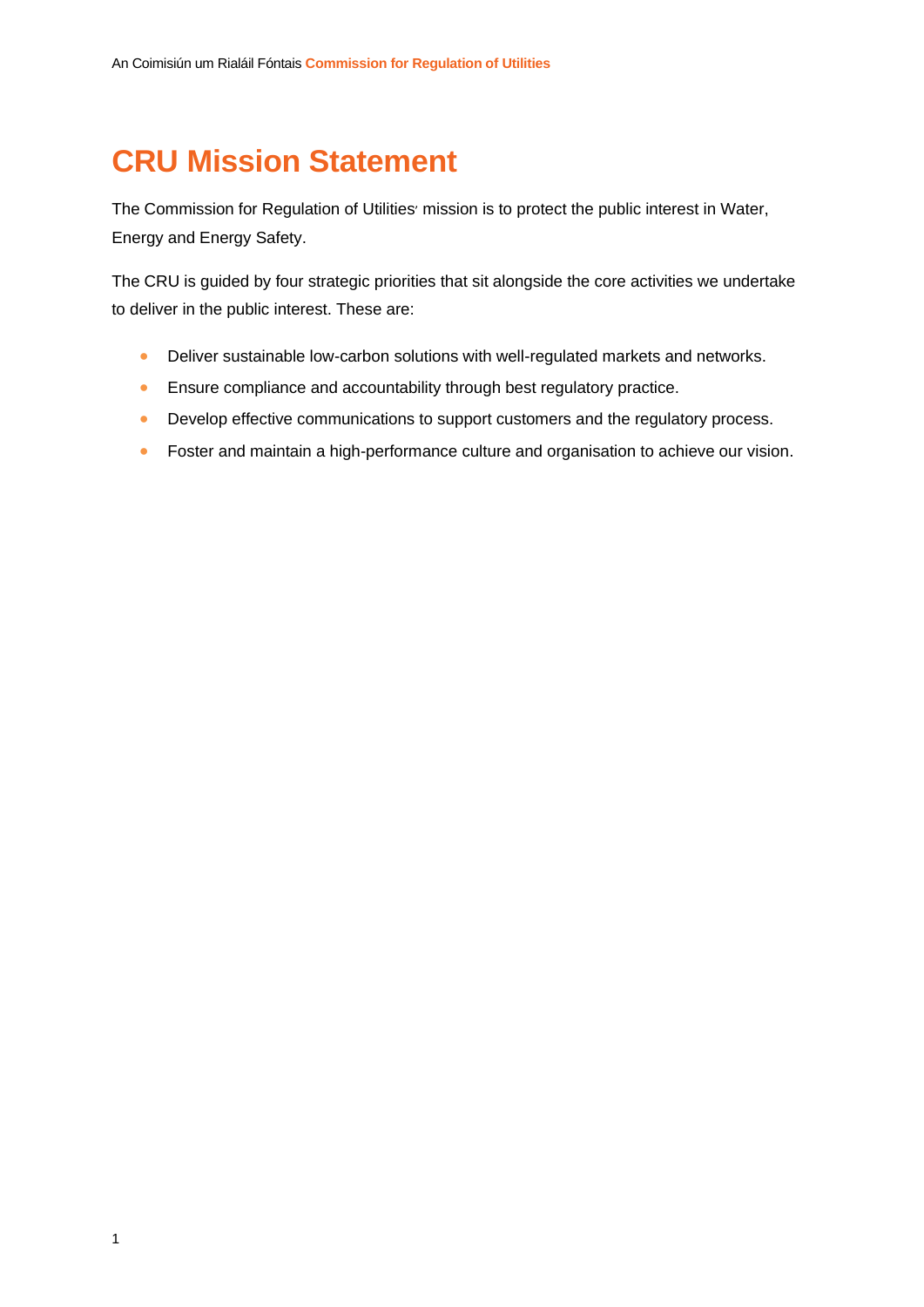# **Executive Summary**

The Commission for Regulation of Utilities (CRU) is Ireland's independent energy and water regulator. Our key water function, provided for in legislation, is to protect the interests of Irish Water's customers. Part of this is approving charges for Irish Water's services and ensuring that these charges are fair and reasonable.

Under the Water Services (No. 2) Act 2013, Irish Water is responsible for charging for the cost of connecting to the public water and wastewater network. In 2019, the CRU published its decision on a Connection Charging Policy<sup>1</sup> for Irish Water and its customers. In that decision, the CRU requested Irish Water to develop a policy proposal on charging for disconnections, which the CRU is now consulting on. This is another step towards harmonising Irish Water's charges for the services that it provides. Similar to the prior long-standing arrangements for connections and non-domestic tariffs, disconnections are currently carried out by Local Authorities. As a result, current charges for disconnection and reconnection services vary greatly from one county council to the next.

The purpose of this paper is to consult on Irish Water's proposal for enduring, standardised charges and arrangements for customers disconnecting and reconnecting to the Irish Water network.

The proposals herein maintain the approach to harmonising charges for all Irish Water customers, in line with previous connections and non-domestic tariffs decisions, thus ensuring equity and fairness for all

Irish Water has proposed a suite of disconnection charges for both temporary and permanent disconnections from the network for both domestic and non-domestic customers. In regulating the proposed harmonised disconnection charges, the CRU has maintained the same set of charging principles applied at the decision on connection charges<sup>2</sup> in 2019. These are:

- Cost Reflectivity
- Efficient Use of Assets
- Equity and Non-Discrimination
- Stability
- Simplicity

<sup>1</sup> [CRU18262-CRU-Decision-on-Irish-Waters-Connection-Policy.pdf \(kinstacdn.com\)](https://mk0cruieqdjtk6utoah.kinstacdn.com/wp-content/uploads/2019/01/CRU18262-CRU-Decision-on-Irish-Waters-Connection-Policy.pdf)

<sup>2</sup> [CRU18262-CRU-Decision-on-Irish-Waters-Connection-Policy.pdf](https://www.cru.ie/wp-content/uploads/2019/01/CRU18262-CRU-Decision-on-Irish-Waters-Connection-Policy.pdf)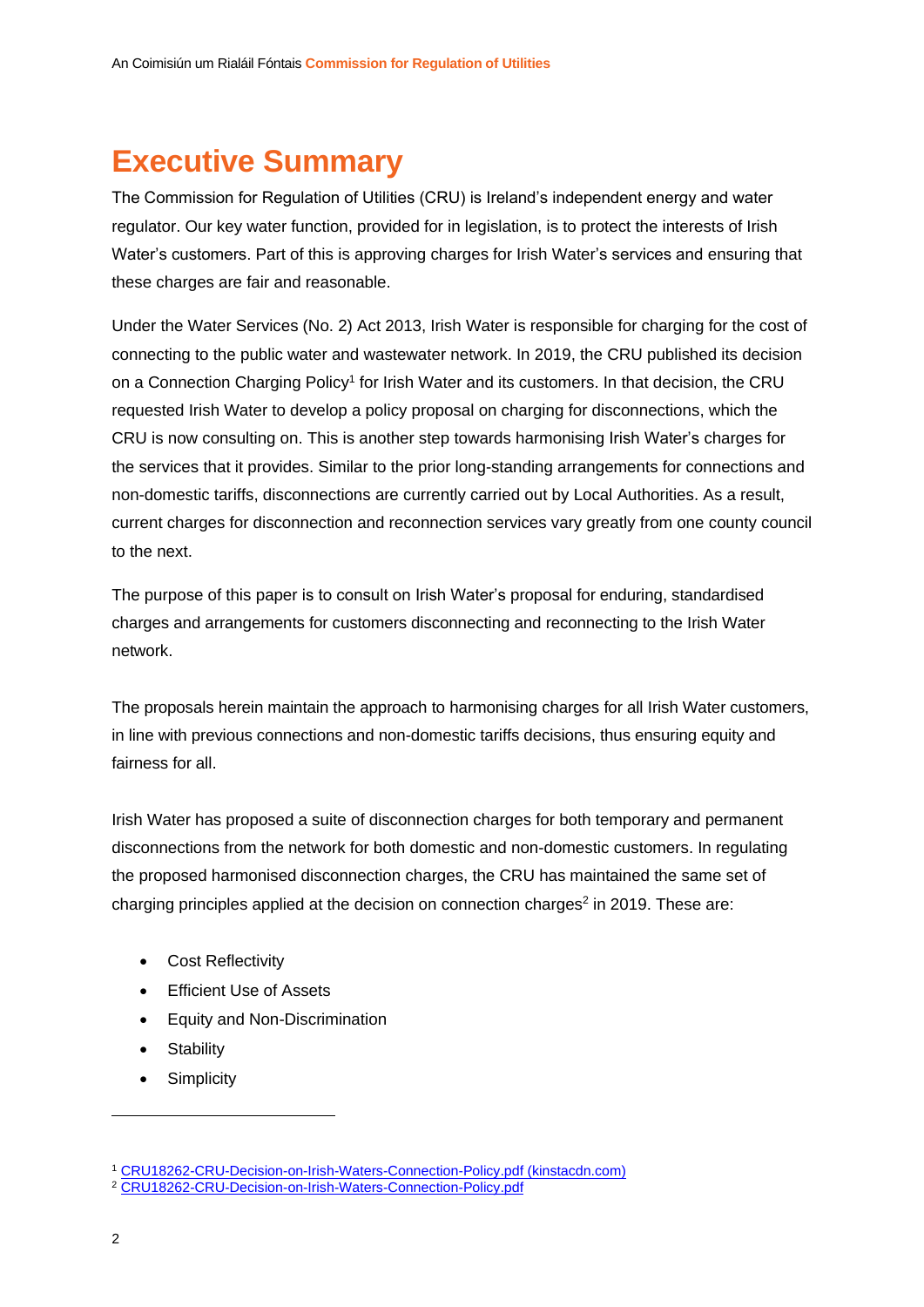• Cost Recovery

The proposals apply to both water and wastewater services and cover domestic and nondomestic customers. Please refer to the table below for the criteria for both disconnection and property types.

| <b>Disconnection</b><br><b>Type</b> | <b>Domestic properties</b>                                                                                                                       | <b>Non-domestic properties</b>                                                                                                                                                                                         |
|-------------------------------------|--------------------------------------------------------------------------------------------------------------------------------------------------|------------------------------------------------------------------------------------------------------------------------------------------------------------------------------------------------------------------------|
| <b>Temporary</b>                    | Upon request of the customer.<br>The customer must be able to<br>demonstrate an alternative<br>source of water supply prior to<br>disconnection. | Upon request of the customer.<br>No registered customer at the premises has<br>been established.<br>Failure to pay a bill relating to the supply of<br>water/wastewater services.<br>Failure to honour a payment plan. |
|                                     | Where the premises is to be<br>demolished and the customer<br>requests the disconnection.                                                        | Upon request of the customer.                                                                                                                                                                                          |
| <b>Permanent</b>                    | Disconnection of an<br>unoccupied premises which<br>either has an unauthorised                                                                   | For an unauthorised connection.                                                                                                                                                                                        |
|                                     | connection, and/or there is a<br>risk of contamination.                                                                                          | Continuation of the use of the connection<br>would pose a risk to health and safety.                                                                                                                                   |

**Table 1: Summary of criteria for temporary and permanent disconnections at domestic and non-domestic properties as proposed by Irish Water** 

For clarity, a permanent disconnection of a domestic property is not permitted. This is a customer protection measure. However, there are some exceptional circumstances where a permanent disconnection may be required. Irish Water proposes that circumstances for disconnections at domestic properties are limited to:

- 1. Where the premises is to be demolished and the customer requests the disconnection.
- 2. At a proven unoccupied property where there is an unauthorised Connection or where there is risk of contamination

Irish Water proposes that permanent disconnections will be free of charge for both domestic and non-domestic properties, which is in line with other water utilities. The CRU supports this proposal.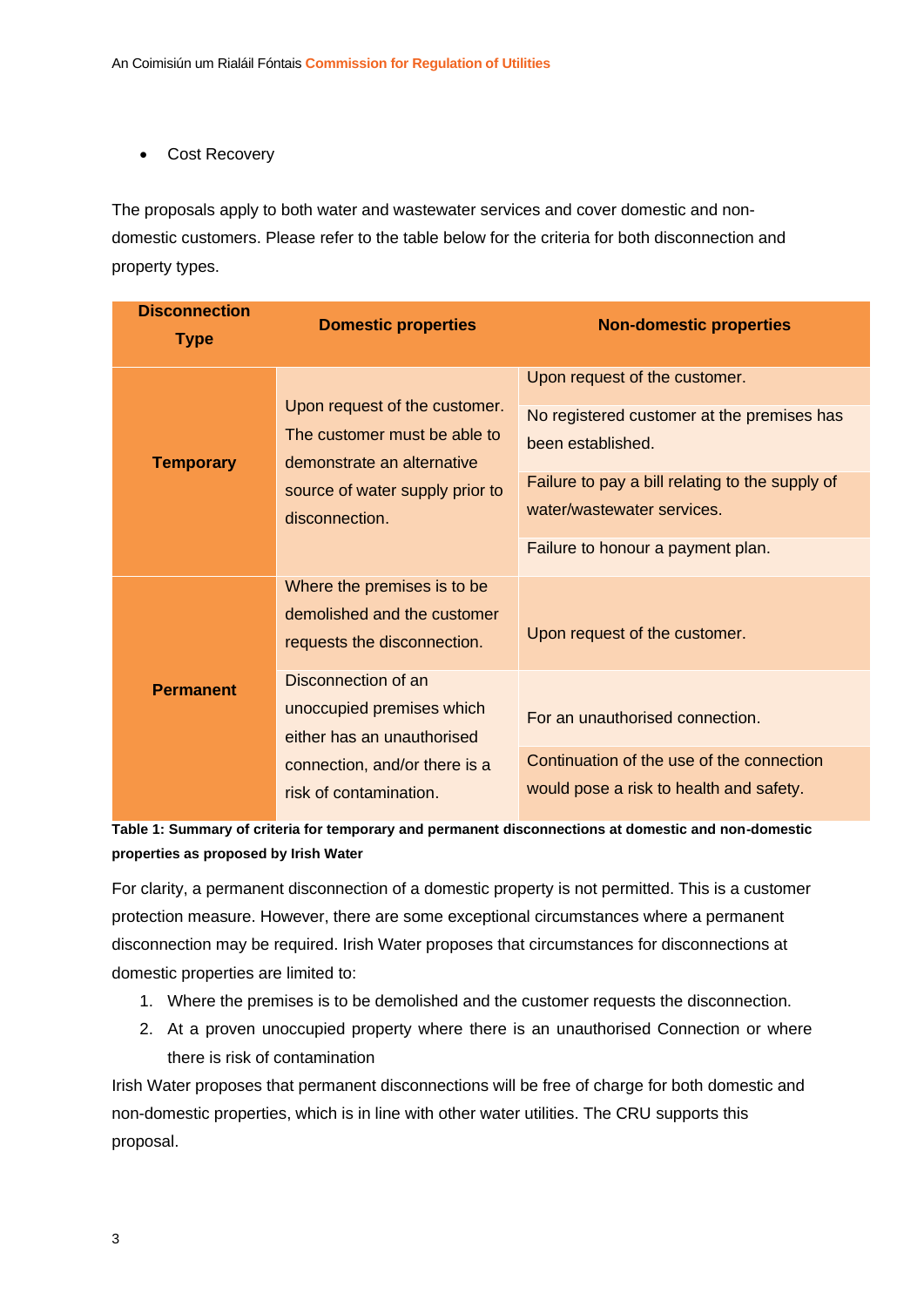For temporary disconnections, Irish Water has proposed rates dependent on the reason for the temporary disconnection, i.e., if the request was made by the customer or if it was due to nonpayment. Out-of-hours rates and reconnection charges are also proposed. The proposed rates for both domestic and non-domestic disconnections are contained in Table 1 below. These were benchmarked across various water companies in the UK and compared against other utilities in Ireland.

| <b>Service</b>                    | In/Out<br><b>Standard</b><br>hours | <b>For Customer</b><br><b>Requested</b> | Due to non-<br>payment | <b>Aborted Site</b><br>Visit (per<br>visit) |
|-----------------------------------|------------------------------------|-----------------------------------------|------------------------|---------------------------------------------|
| Temporary<br><b>Disconnection</b> | <b>In</b>                          | €140                                    | N/A                    | €140                                        |
|                                   | Out                                | €210                                    | N/A                    | €210                                        |
| Reconnection                      | <b>In</b>                          | €140                                    | €500                   | €140                                        |
|                                   | Out                                | €210                                    | N/A                    | €210                                        |

**Table 2: Irish Water Proposed rates for temporary disconnections and reconnections for domestic and non-domestic properties. Charges listed are inclusive of VAT.**

There are two aspects of Irish Water's disconnections proposals which merit further development and consideration, as follows:

- 1. Permanent disconnection of a non-domestic property if a risk of contamination to the water supply is identified.
- 2. Proposal to permanently disconnect any temporary disconnection, for both domestic and non-domestic properties, which exceeds two years in duration.

The CRU is of the view that Irish Water should adopt a process to be followed in advance of disconnecting customers that fall into these categories, similar to what is in place for disconnection of non-domestic properties due to non-payment. This process should include appropriate customer engagement as regards notice periods for disconnection. It should also give the customer the opportunity to engage with Irish Water to seek an alternative course of action to disconnection. The CRU requests the view of respondents in this regard, as indicated in the body of this paper.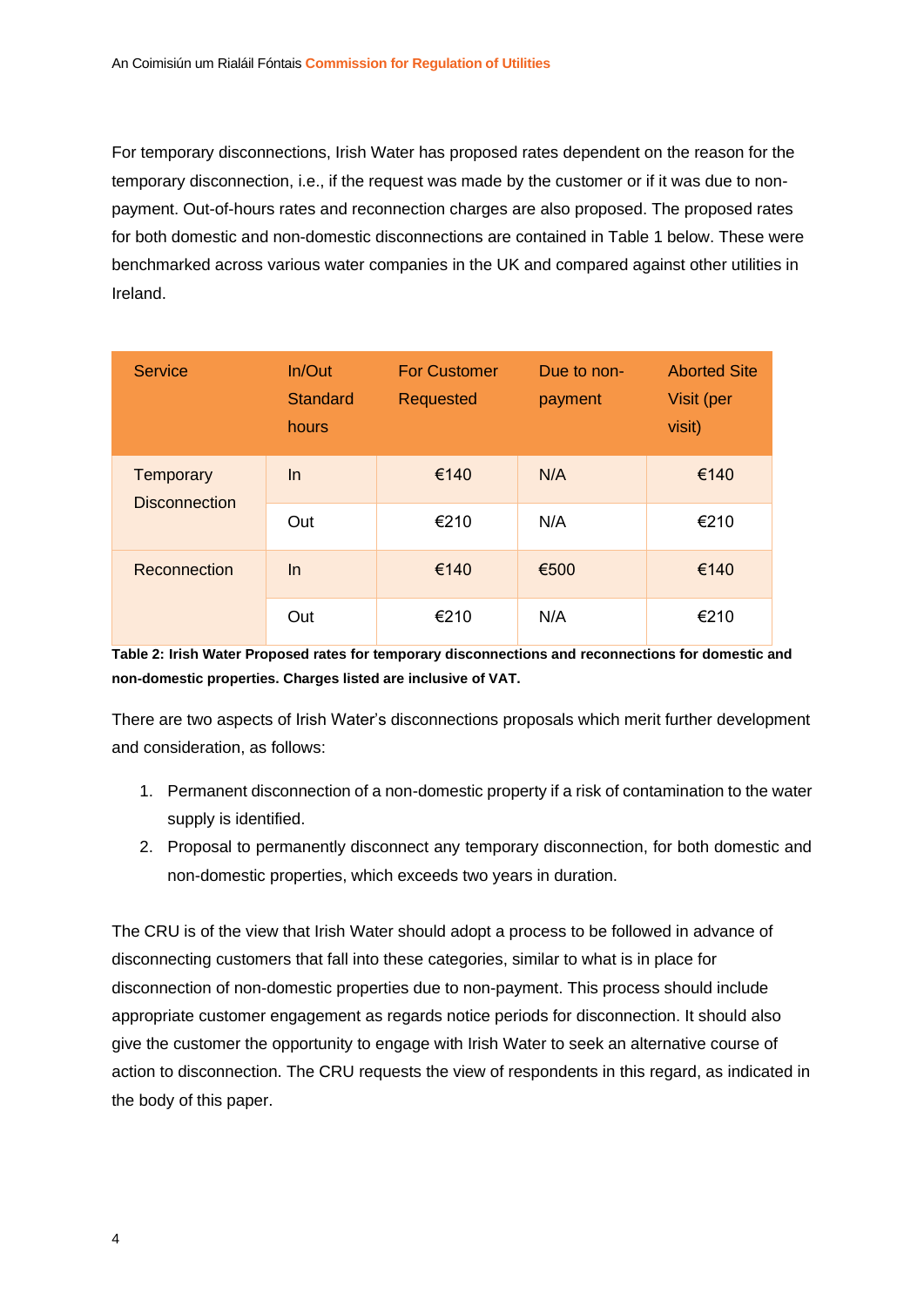The CRU is of the view that the proposed charges for temporary disconnection and reconnection satisfy its charging principles and are appropriate in comparison to water utilities in other jurisdictions and to other regulated Irish networks.

This proposed policy, once in effect, will impact:

- Domestic customers requesting to disconnect/reconnect from the Irish Water network.
- Non-domestic customers requesting to disconnect/reconnect from the Irish Water network.
- Non-domestic customers who have not paid their bills.
- People who have connected to the network without authorisation.

The CRU welcomes responses to this consultation on Irish Water's proposed Disconnection and Reconnection Policy and associated charges to best inform the final decision.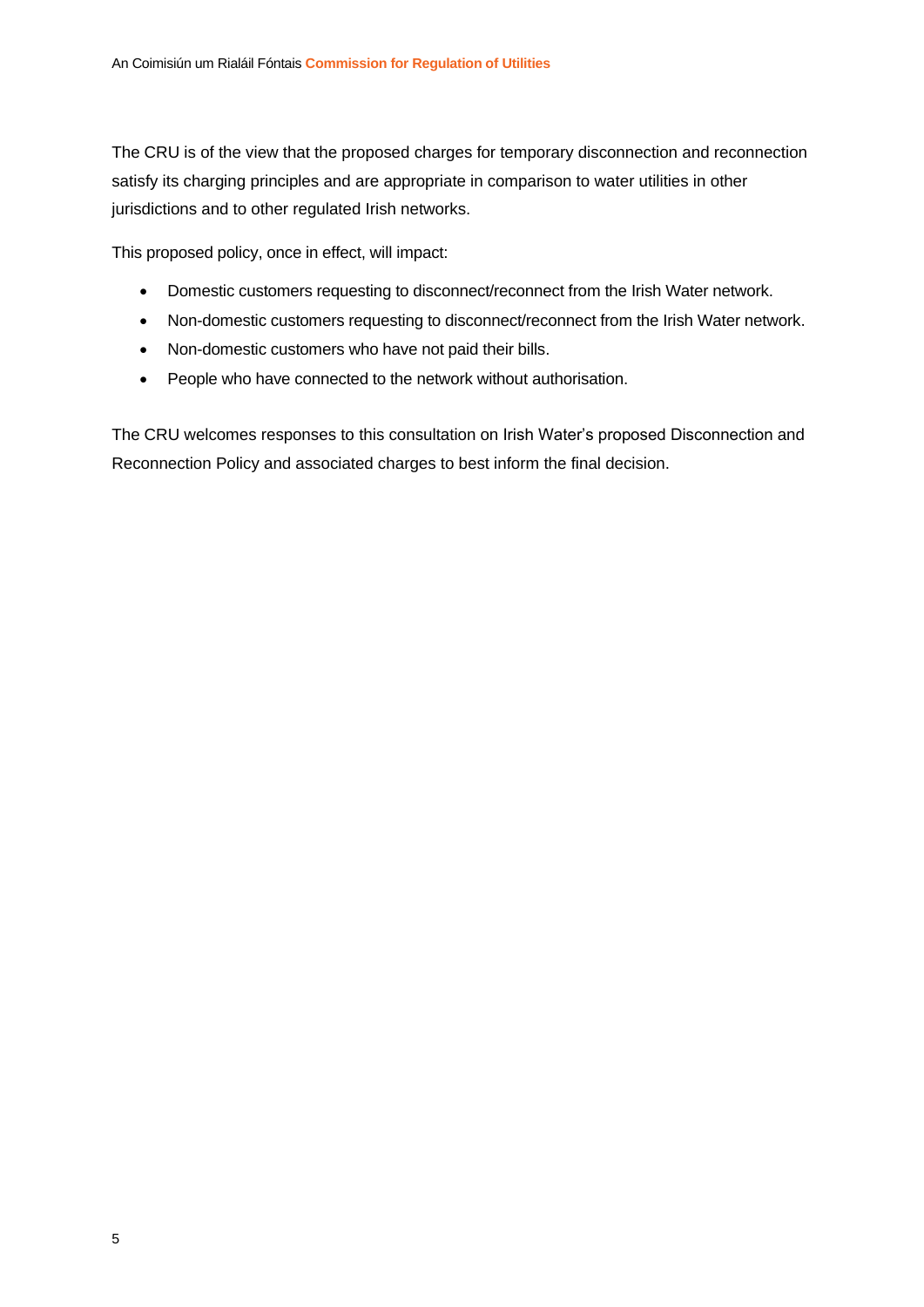## **Public/ Customer Impact Statement**

This is a consultation on an Irish Water policy proposal to harmonise public water and wastewater disconnection and reconnection charges across the State. Disconnection and reconnection charges are currently set by Local Authorities and the charging methodology and cost varies from county to county. The methodologies for billing and how customers pay are inconsistent. The cost can vary from  $\epsilon$ 100 -  $\epsilon$ 1,300 for the same service, depending on where you live.

Consistent and harmonised charging across the country is important in that it removes the current situation where customers in neighbouring counties can be charged a different amount for the same service. Public water and wastewater services are provided by one utility and consistent charging is fairer to all customers. The charges contained in this paper also have a firm grounding, based on charges applied in other jurisdictions and in other utilities in Ireland, for disconnections depending on the circumstance.

The CRU is of the view that an enduring Disconnection and Reconnection Policy should be:

- Cost reflective
- Clear and transparent
- Easy to understand
- Equitable all customers should be charged the same regardless of location

This proposed policy, once in effect, will impact:

- Domestic customers requesting to disconnect/reconnect from the Irish Water network.
- Non-domestic customers requesting to disconnect/reconnect from the Irish Water network.
- Non-domestic customers who have not paid their bills.
- People who have connected to the network without authorisation.

This consultation also follows the recent CRU decision on connection charging and non-domestic tariffs and will maintain the approach to harmonising charges for all Irish Water customers ensuring equity and fairness in the utility's approach to charging for its services.

The CRU encourages customers and stakeholders to respond to this consultation and provide your views on the proposals.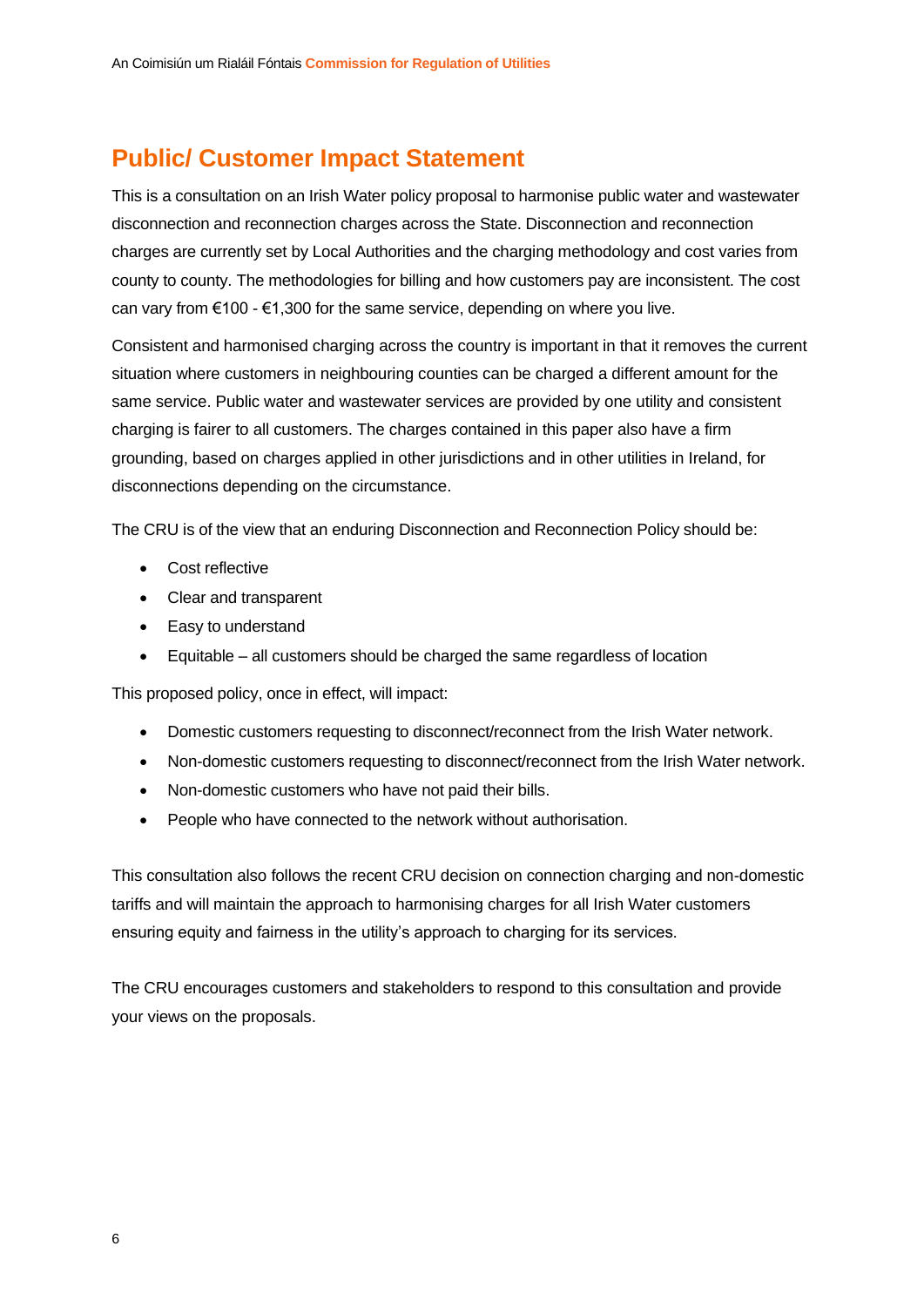# **Table of Contents**

|    | <b>Table of Contents</b>                                                       |  |
|----|--------------------------------------------------------------------------------|--|
|    | 1. Introduction                                                                |  |
|    |                                                                                |  |
|    |                                                                                |  |
|    |                                                                                |  |
| 2. |                                                                                |  |
|    |                                                                                |  |
|    |                                                                                |  |
|    |                                                                                |  |
|    |                                                                                |  |
|    |                                                                                |  |
|    |                                                                                |  |
|    |                                                                                |  |
|    |                                                                                |  |
|    |                                                                                |  |
|    |                                                                                |  |
|    |                                                                                |  |
|    |                                                                                |  |
|    |                                                                                |  |
|    |                                                                                |  |
|    |                                                                                |  |
|    | 2.6.3 Temporary Disconnection and Reconnection - Irish Water proposal 20       |  |
|    | 2.6.3.1 Irish Water Proposal for customer-requested temporary disconnection 21 |  |
|    | 22.6.3.2 Irish Water considerations for Disconnection due to non-payment 22    |  |
|    |                                                                                |  |
|    |                                                                                |  |
|    | 3. Next Steps                                                                  |  |
|    | <b>Appendices</b>                                                              |  |
|    |                                                                                |  |
|    |                                                                                |  |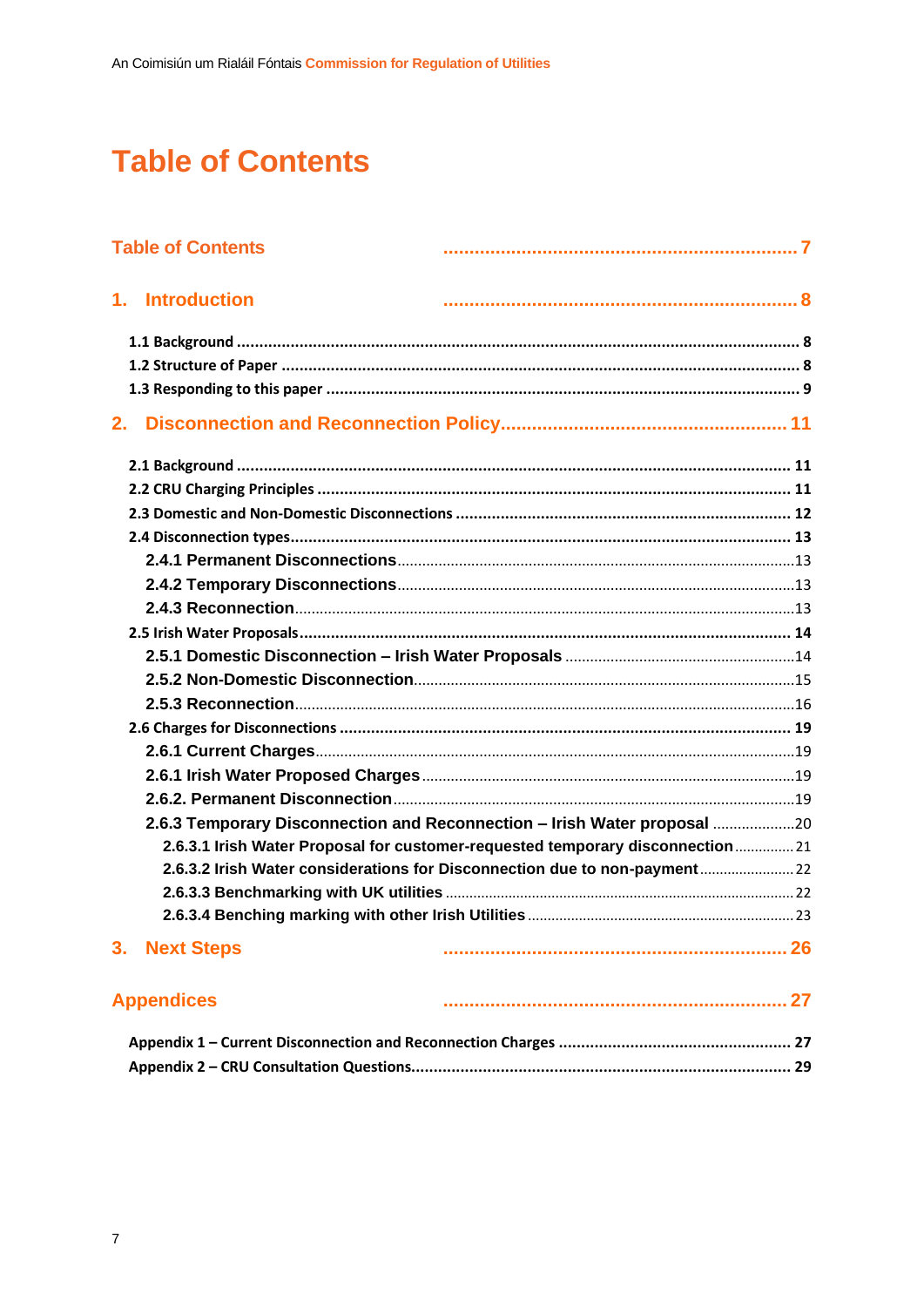# **1. Introduction**

## **1.1 Background**

Under Section 21 of the Water Services (No. 2) Act 2013 (the Act), Irish Water is responsible for charging for the cost of connections to the public water and wastewater network. Irish Water is required to outline these charges in its Water Charges Plan under Section 22 (5) of the Act, which is approved by the CRU.

In December 2018, the CRU published a decision<sup>3</sup> on Irish Water's new national connection charging policy, for both water and wastewater connections. This decision facilitated anyone wishing to connect (or modify a connection) to the Irish Water network, introducing a connection charging policy which was standardised across the State. Previously, customers were charged differing rates as directed by the Local Authorities. Irish Water's new national connection charging policy came into effect on the 1<sup>st</sup> of April 2019. In that decision, the CRU requested Irish Water to submit a proposed Disconnections Policy for review and consultation.

Current disconnection and reconnection charging arrangements in Ireland are set by each Local Authority and as a result are varied, with charges differing greatly across the country. The CRU is of the view that an enduring Disconnection and Reconnection Policy should reflect the costs Irish Water faces in providing the service and should be fair to all customers regardless of location.

When finalised, this policy will harmonise charges and remove anomalies. For example, Dublin City Council does not charge for either disconnection or reconnection, however Fingal Co. Council charges €1,300 for reconnection (it has no charge for disconnection). These varying disconnection charging arrangements are overseen by the 31 different Local Authorities. Please refer to Appendix 1 for full details of the current charging arrangements.

This consultation outlines Irish Water's proposal on a Disconnection and Reconnection Policy and associated charges, aiming to move towards harmonised charges across the State. The proposed policy covers disconnections for both water and wastewater.

### **1.2 Structure of Paper**

The structure of this paper is to set out the proposed Disconnection and Reconnection policy, and associated charges submitted by Irish Water. This will be presented in separate sections, each of

<sup>3</sup> [CRU18262-CRU-Decision-on-Irish-Waters-Connection-Policy.pdf \(kinstacdn.com\)](https://mk0cruieqdjtk6utoah.kinstacdn.com/wp-content/uploads/2019/01/CRU18262-CRU-Decision-on-Irish-Waters-Connection-Policy.pdf)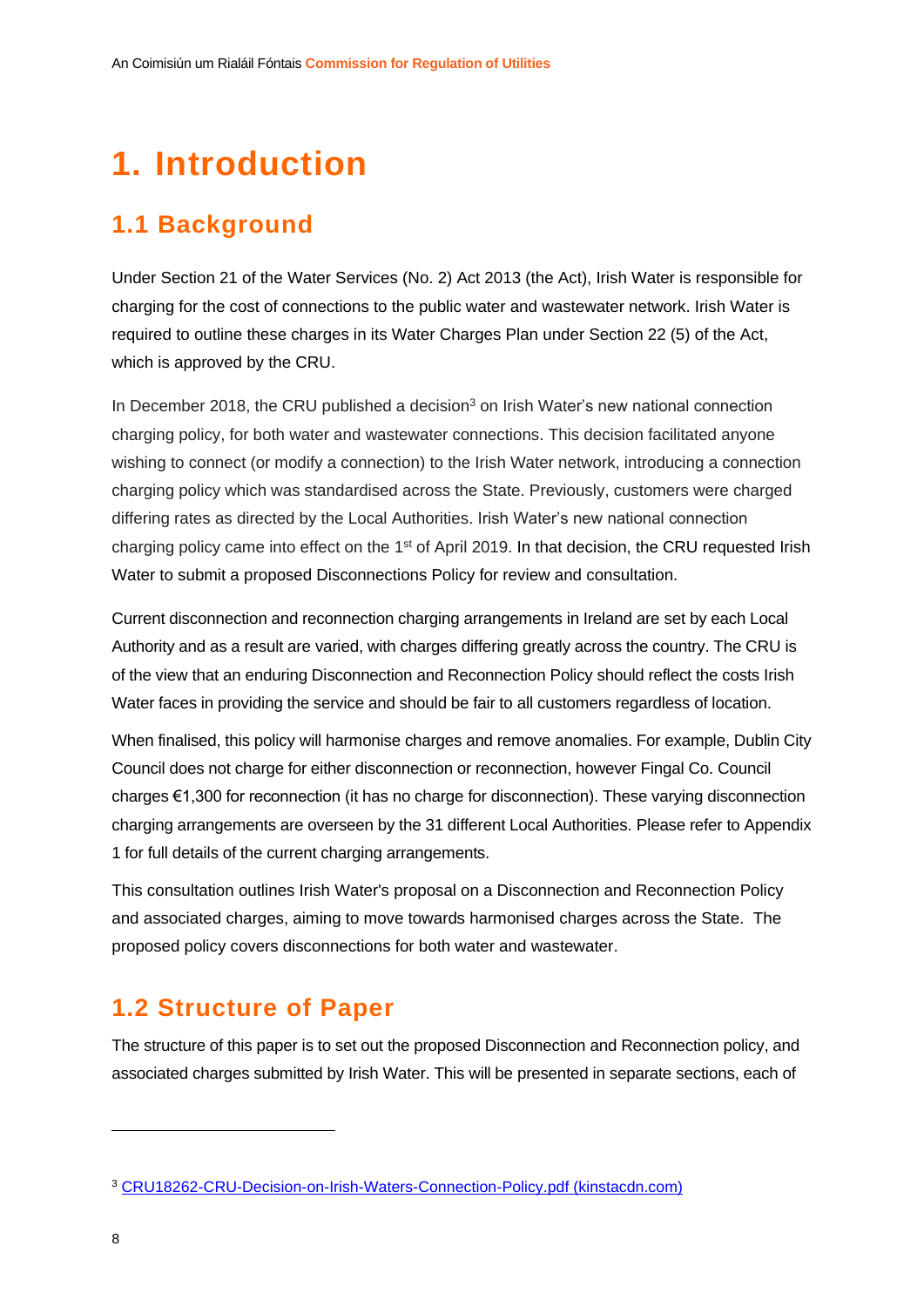which can be responded to as part of the consultation. The CRU will put forward its view of the proposed charges where applicable.

### **1.3 Responding to this paper**

Interested parties are invited to respond to this consultation paper by close of business on 4<sup>th</sup> March 2022. Respondents to this consultation are asked to note the following:

- The Policy should be read alongside the Irish Water Business Customer Codes of Practice<sup>4</sup> and the Irish Water Non-Domestic Customer Handbook<sup>5</sup>
- The CRU recommends that respondents also read Irish Water's proposals for a Disconnection and Reconnection Policy and Supporting Document which are published alongside this consultation paper.
- Submissions in response to the questions posed in this consultation should be clear and specific, with analysis or rationale to support the views provided. Unless marked confidential, all responses may be published on the CRU's website. Respondents may request that their response is kept confidential. The CRU shall respect this request, subject to any obligations to disclose information.
- Respondents who wish their responses to remain confidential should mark the document as confidential and include the reasons for confidentiality. Responses from identifiable individuals will be anonymised before publication on the CRU website unless the respondent explicitly requests their personal details to be published. Our privacy notice sets out how the CRU protect the privacy rights of individuals and can be found here.

Submissions to this paper should be sent to [watercustomers@cru.ie](mailto:watercustomers@cru.ie) or, alternatively, customers may submit a postal response to:

Attention of Water Division,

Commission for Regulation of Utilities,

The Exchange,

Belgard Square North,

Tallaght,

Dublin 24,

<sup>4</sup> [11.09.18\\_NDBillingCode\\_InsideConsultation\\_Clean.pdf \(water.ie\)](https://www.water.ie/iw-documents/about/11.09.18_NDBillingCode_InsideConsultation_Clean.pdf)

<sup>5</sup> [Irish Water Non-Domestic Customer Handbook -](https://www.cru.ie/document_group/irish-water-non-domestic-customer-handbook/) Commission for Regulation of Utilities (cru.ie)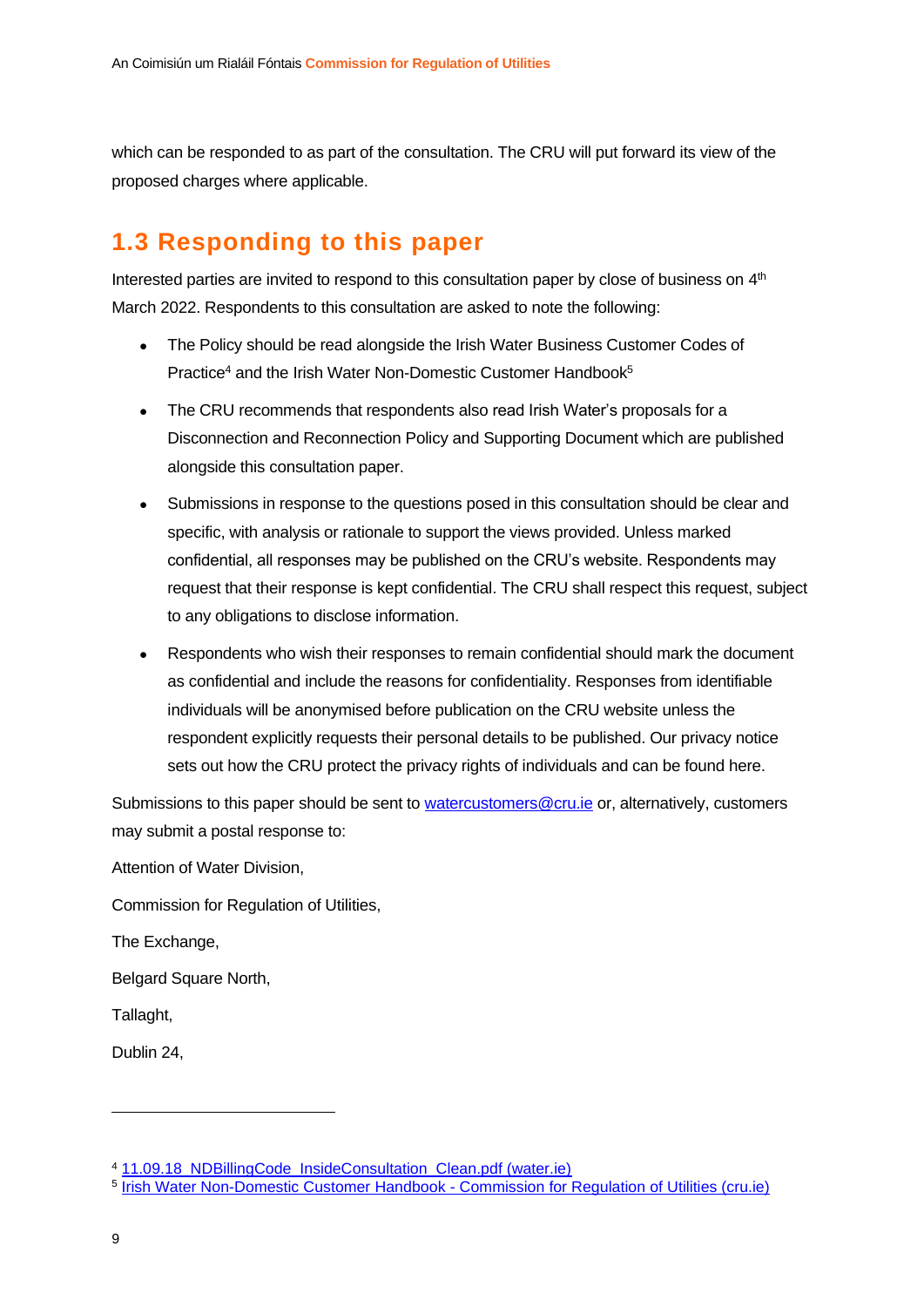An Coimisiún um Rialáil Fóntais **Commission for Regulation of Utilities**

Ireland,

D24PXW0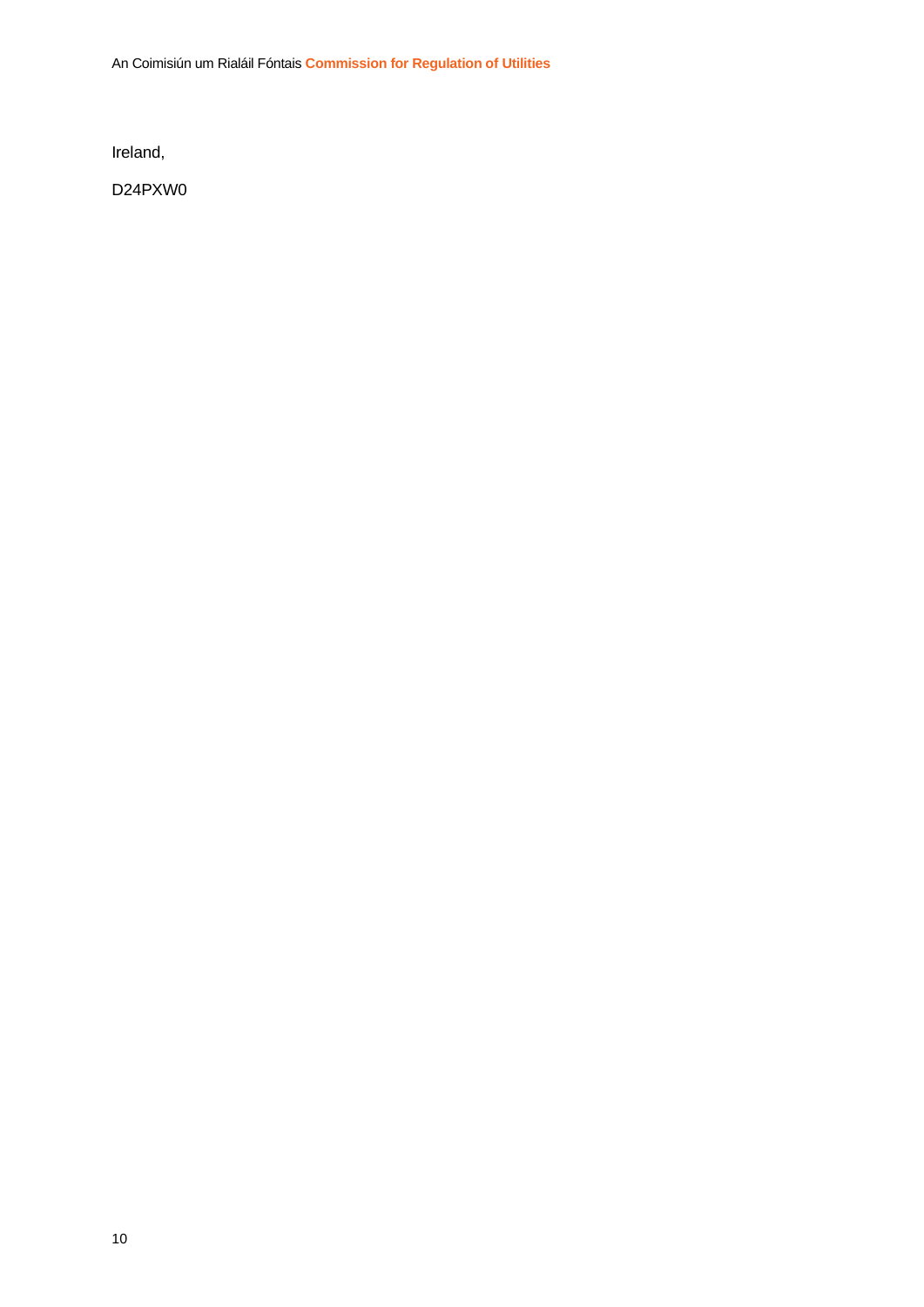# **2. Disconnection and Reconnection Policy**

### **2.1 Background**

In April 2019, following public consultation by the CRU, a connection charging policy was introduced by Irish Water to provide a harmonised charging mechanism which is transparent, accessible, and straightforward for customers being charged for a water and/or wastewater connection. However, a charging policy for disconnection of water and wastewater services was not decided upon at the time.

In the Connection Charging Policy Decision, the CRU requested Irish Water to submit a proposal for a disconnection policy for domestic and non-domestic customers in 2019. In the interim, Irish Water continued to carry out customer requested permanent disconnections as outlined in its Connection Charging Policy as per the below:

"*Permanent Disconnection: Where a customer wishes to have a Connection to its Premises permanently disconnected, the Customer should notify Irish Water. Irish Water will assess if, in its opinion, a Permanent Disconnection is permissible. If a Permanent Disconnection is permissible, the Customer will be charged the costs incurred by Irish Water in carrying out works and safely rendering the supply disconnected. Irish Water will submit an enduring disconnection policy to the CRU in 2019 for review and in the interim, the process set out above will apply*."

# **2.2 CRU Charging Principles**

In reviewing the proposed charging arrangements, the CRU adopted the same charging principles which framed its decision on the Connection Charging Policy in 2019. These are:

**1. Cost reflectivity**: Charges should be reflective of the costs associated with providing a connection service to a customer or a developer. Our view is that the same principle holds for disconnections.

**2. Efficient use of assets**: The policy should promote efficient use of existing assets and minimise the risk of stranding assets.

**3. Equity and non-discrimination**: Charges should be equitable and not unduly discriminate between customers.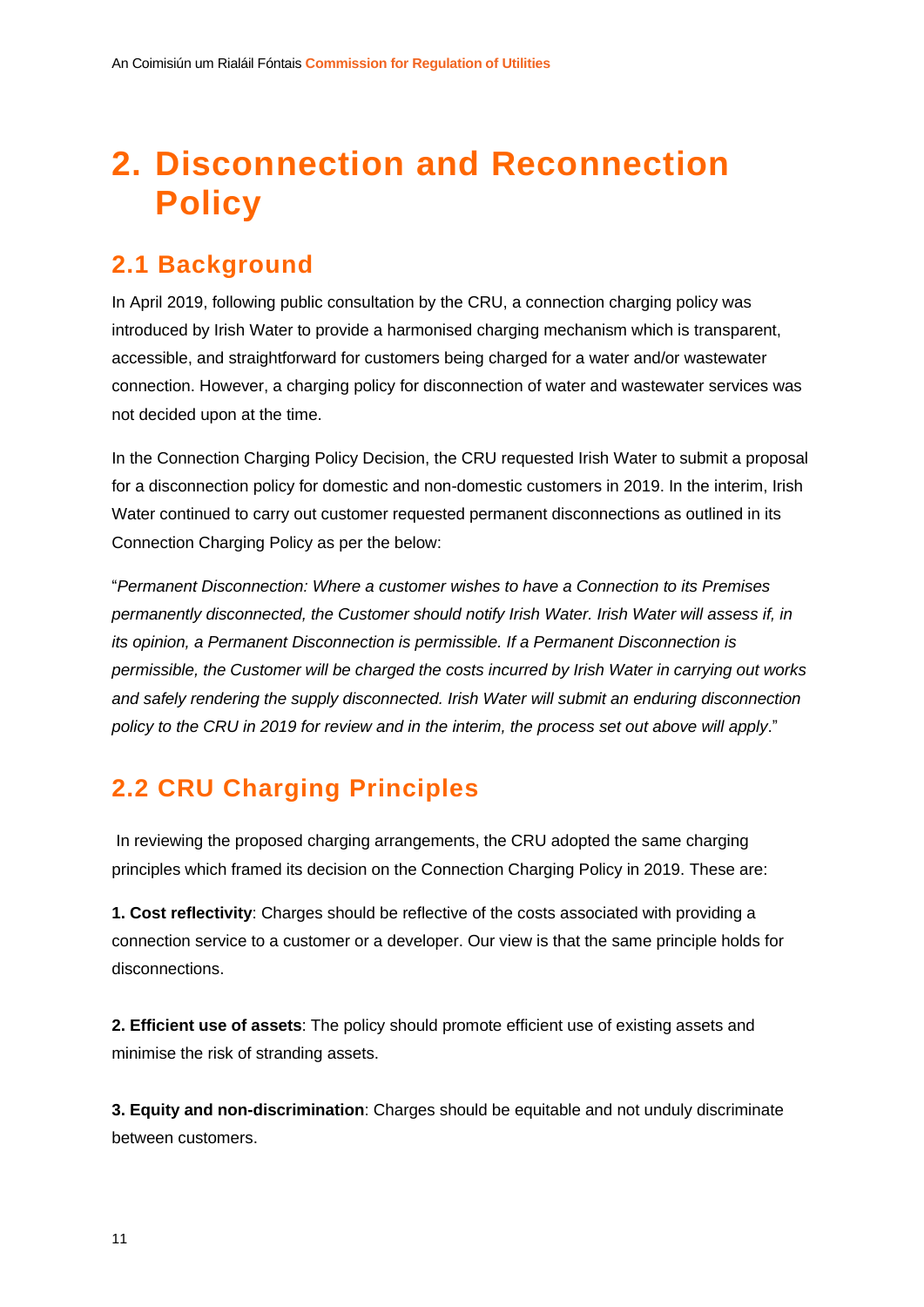**4. Stability**: Charges should be designed to ensure charge level volatility is kept to a minimum.

**5. Simplicity**: Connection charges and the charging policy should be clear transparent and easy to understand.

**6. Cost recovery**: The Policy should ensure that the utility can recover the efficiently incurred costs in providing disconnections and reconnections.

Irish Water has adopted these principles when developing its Disconnection and Reconnection Policy and associated charges. The CRU considers it important that all customers of Irish Water are charged for disconnection in a consistent manner across the State. As such Irish Water has proposed standardised disconnection charges which are outlined below. The CRU welcomes Irish Water's proposals for these charges as an extension of the national framework to ensuring an equitable charging regime for all public water and wastewater services customers.

### **2.3 Domestic and Non-Domestic Disconnections**

Irish Water's policy approach to domestic and non-domestic customers differs.

- A Domestic Disconnection is defined as the physical disconnection of a domestic premises to the public water and / or wastewater network.
- Non-Domestic Disconnection is defined as the physical disconnection of a non-domestic premises to the public water and / or wastewater network.

For clarity, a domestic premises, or dwelling, means a premises (or part (s) of a premises) occupied by a person as their place of private residence (whether or not as their principal private residence). These categories are set out in Section 21(9) of the Water Services (No.2) Act 2013. In relation to domestic properties, the Water Services Act (No.2) 2013<sup>6</sup>, Section 21 (8) states:

*'Irish Water shall not, by reason of a charge in respect of a dwelling being wholly or partly unpaid, discontinue the supply of water to that dwelling either temporarily or permanently.'*

The CRU interprets this as Irish Water cannot disconnect a domestic property while it is inhabited or used as a place which is periodically inhabited. There are very specific criteria which allow Irish Water to disconnect a domestic property which are listed, in Section 2.5.1 below.

<sup>6</sup> [Water Services \(No. 2\) Act 2013, Section 21 \(irishstatutebook.ie\)](https://www.irishstatutebook.ie/eli/2013/act/50/section/21/enacted/en/html#sec21)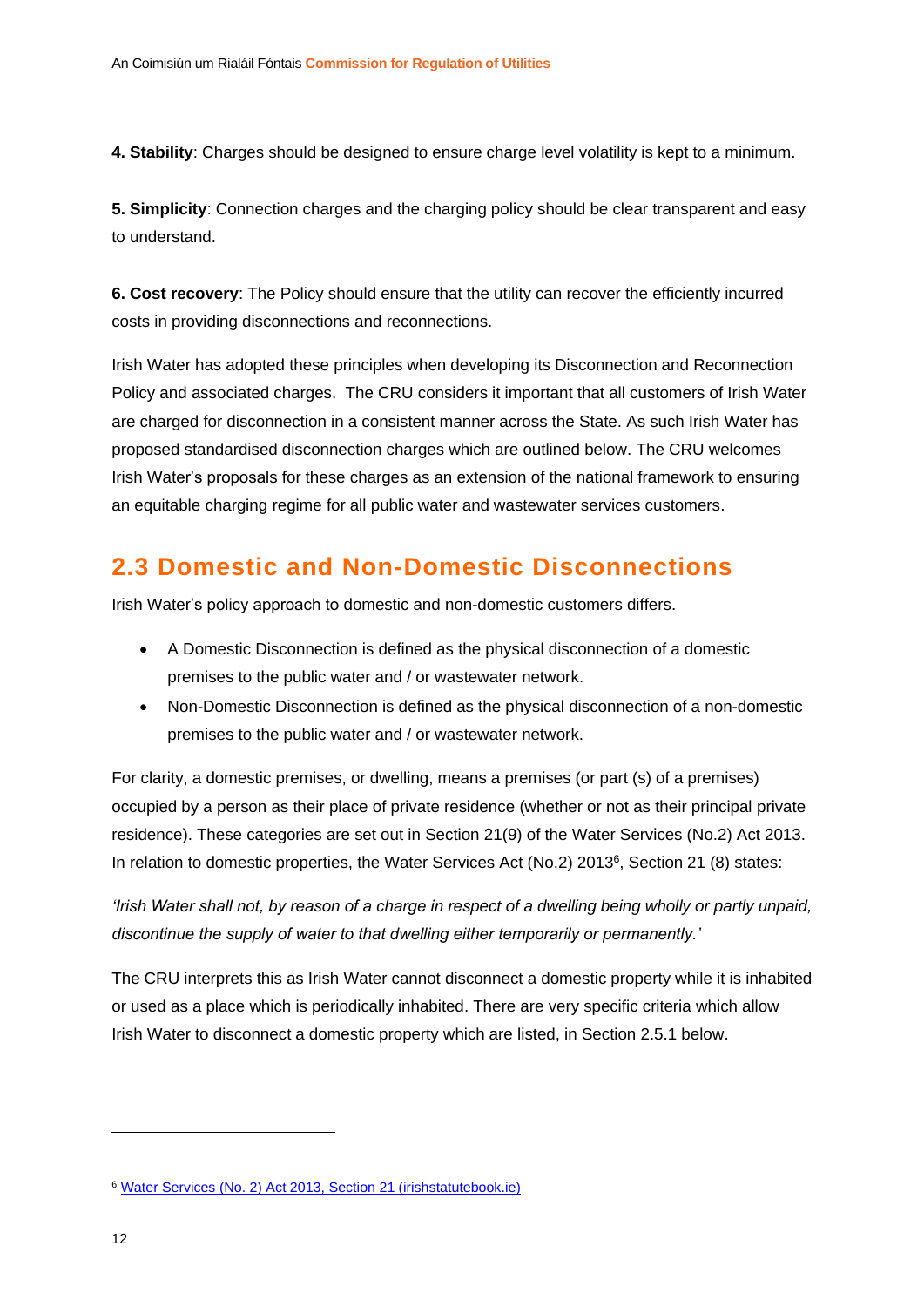For the purpose of this proposed policy, mixed use properties will be treated in the same respect as domestic properties, unless there is a separate dedicated connection for each property type.

### **2.4 Disconnection types**

When setting out its proposals for Disconnection, Irish Water has identified three different types of disconnection, which are outlined in  $2.4.1 - 2.4.3$ . These types of disconnection are the same as those offered by Local Authorities in the existing regime.

#### **2.4.1 Permanent Disconnections**

A Permanent Disconnection means the permanent disconnection of a premises from the water and wastewater network to the extent that it will not be possible to restore water services through the pipework in the future. In some cases, this may extend to complete removal of the pipework between the water main and the stopcock, as well as the stopcock and meter assembly. On occasion this may involve excavation work in the vicinity of the connection assets.

Permanent disconnections cannot be reversed. If, following a permanent disconnection, a customer wants a new connection, they will have to apply and pay for this in line with the current connection charging policy.

#### **2.4.2 Temporary Disconnections**

A temporary disconnection is one which can be easily reversed by Irish Water, for example, closing a valve to suspend the flow of water to a property. A Temporary Disconnection will typically not involve the removal of Connection Assets.

Typically, each temporary disconnections entails the same set piece of work i.e., they are a standard procedure common to the majority of properties where Irish Water temporarily disconnects. However, in limited circumstances, additional works may be required to facilitate the temporary disconnection. Where additional works are required, the temporary disconnection will be classified as non-standard. These works may include, but are not limited to:

- Meter removal
- Excavation works to access the meter or external stop valve

#### **2.4.3 Reconnection**

Reconnections can only be carried out after a customer has had a temporary disconnection. If a customer has been permanently disconnected from the network, they must apply for a new connection in line with the Connection Charging Policy.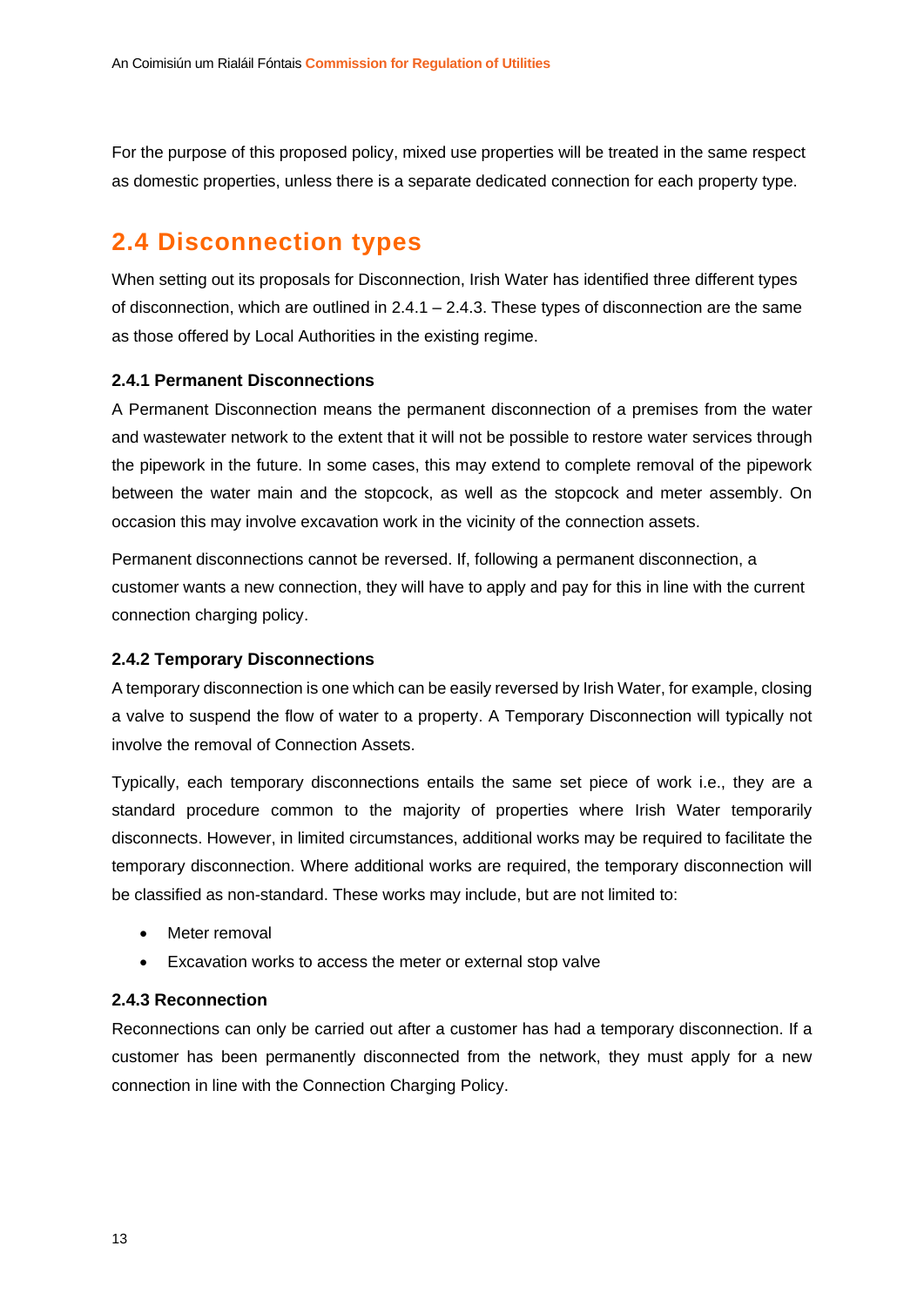# **2.5 Irish Water Proposals**

#### **2.5.1 Domestic Disconnection – Irish Water Proposals**

#### **a. Domestic Disconnection - Temporary Disconnection**

Irish Water proposes that to avail of a temporary disconnection, at the request of the customer, from the public water main, the premises must have an alternative source of water supply.

In its submission, Irish Water also proposes that temporary disconnections may have a limited duration, agreed with the customer (e.g., to facilitate renovation works). Reconnection will take place after the agreed time.

Irish Water proposes that where a temporary disconnection has exceeded two years in duration, it will be deemed to be a permanent disconnection. In such instances, the customer will have to apply for a new connection if they wish to have the connection reinstated. Irish Water will need to assess the condition of the connection assets and may need to carry out works to safely reconnect the premises and/or provide capacity to meet the customers load requirements. A connection charge will apply as per the rates set out in the Connection Charging Policy decision.<sup>7</sup>

#### **b. Domestic Properties – Permanent Disconnection**

There are two scenarios where Irish Water propose that a permanent disconnection of a domestic customer's premises could be carried out, outlined below.

#### 1. Where the premises is to be demolished and the customer requests the disconnection

Irish Water proposes to require proof of planning permission for demolition before a disconnection will be scheduled. The owner of the premises must provide authorisation for a permanent disconnection. If the person applying for a permanent disconnection is not the owner, written authorisation from the owner must be included with the application form.

#### 2. Disconnection of an unoccupied premises

Irish Water propose that it may only disconnect a domestic customer where:

- the Premises is Unoccupied; and
- the Connection is deemed to be an Unauthorised Connection; and/or
- in the view of Irish Water, a continuation of the use of the Connection would pose a risk to health and safety. This may include circumstances where a Connection is causing a release of pathogens into the Network.

<sup>7</sup> [CRU18262-CRU-Decision-on-Irish-Waters-Connection-Policy.pdf](https://www.cru.ie/wp-content/uploads/2019/01/CRU18262-CRU-Decision-on-Irish-Waters-Connection-Policy.pdf)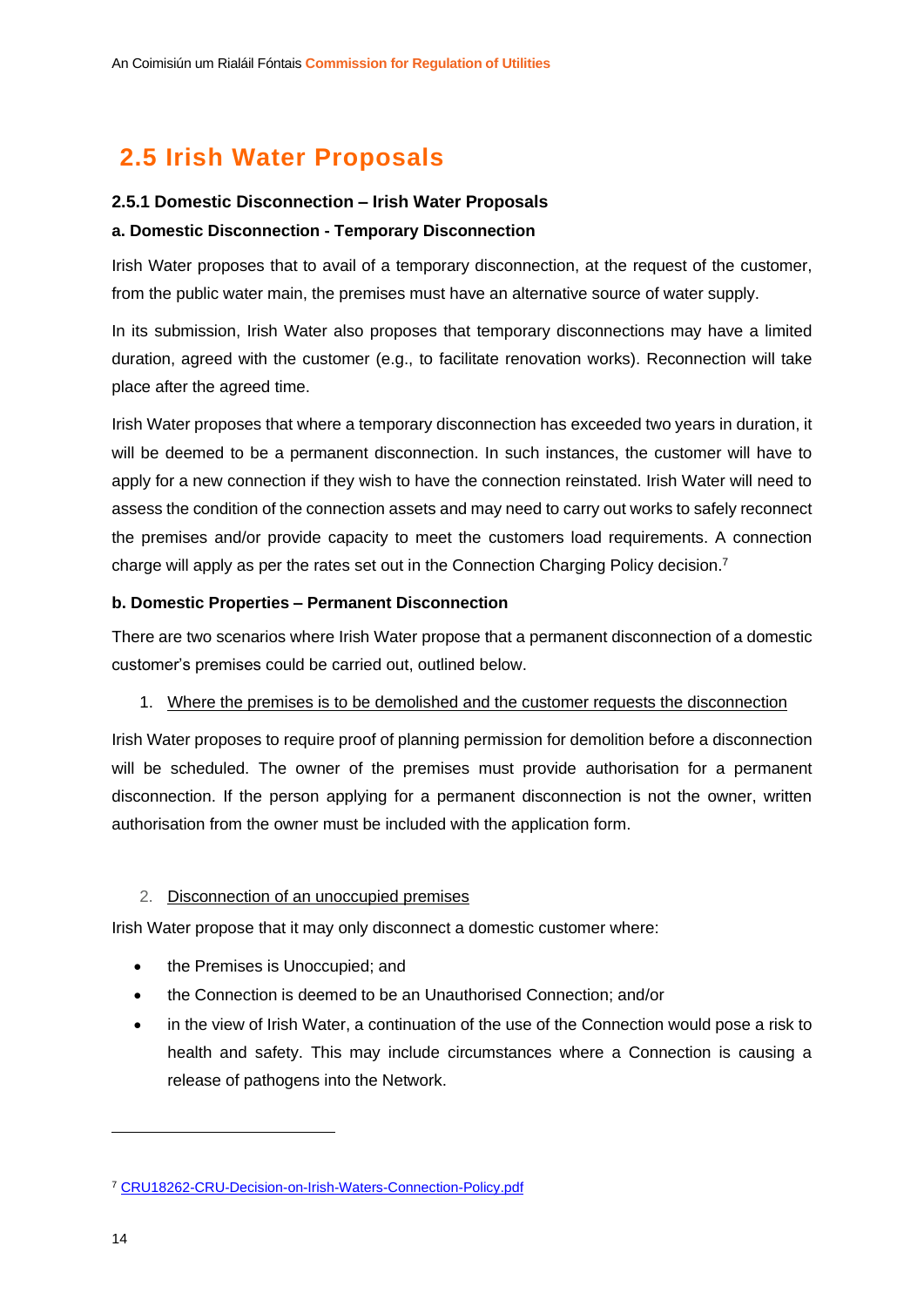#### **2.5.2 Non-Domestic Disconnection**

As already specified in the Non-Domestic Customer Handbook<sup>8</sup> (Section 8) and Codes of Practice on Disconnections<sup>9</sup> (pages 9-11), Irish Water may disconnect a non-domestic customer's premises in any of the following instances:

- 1. Upon request of the customer.
- 2. No registered customer at the premises has been established after attempts to determine occupancy /ownership.
- 3. Failure to pay a bill relating to the supply of water/wastewater services.
- 4. Failure to pay a bill relating to the supply of water/wastewater services by a non-domestic customer who shares their supply with another non-domestic customer who has also failed to pay their water/wastewater bill.
- 5. Where the customer has entered a payment plan and that customer fails to honour that plan.

In addition to those listed in the Codes of Practice, and Non-Domestic Customer Handbook, Irish Water has, in its policy proposal, included disconnection for the following reasons:

- For an Unauthorised Connection: Irish Water proposes to disconnect a non-domestic customer premises where the connection is deemed to be an unauthorised connection.
- For health and safety reasons:

Irish Water proposes to carry out permanent disconnections at non-domestic customer premises if, in the view of Irish Water, continuation of the use of the connection would pose a risk to health and safety. This may include circumstances where a connection is causing the release of pathogens into the network.

Irish Water state in their proposal that where there is a domestic element to a non-domestic customers premises, i.e., a mixed-use customer, for example an apartment above a shop, then a disconnection will not be carried out except in limited circumstances as set out in Section 2.5.1 (Domestic disconnection).

Irish Water proposes that where a temporary disconnection has exceeded two years in duration, it will be deemed to be a permanent disconnection. In such instances, the customer will have to apply for a new connection if they wish to have the connection reinstated. Irish Water will need to assess the condition of the connection assets and may need to carry out works to safely reconnect

<sup>&</sup>lt;sup>8</sup> [Irish Water Non-Domestic Customer Handbook -](https://www.cru.ie/document_group/irish-water-non-domestic-customer-handbook/) Commission for Regulation of Utilities (cru.ie)

<sup>&</sup>lt;sup>9</sup> [11.09.18\\_NDBillingCode\\_InsideConsultation\\_Clean.pdf \(water.ie\)](https://www.water.ie/iw-documents/about/11.09.18_NDBillingCode_InsideConsultation_Clean.pdf)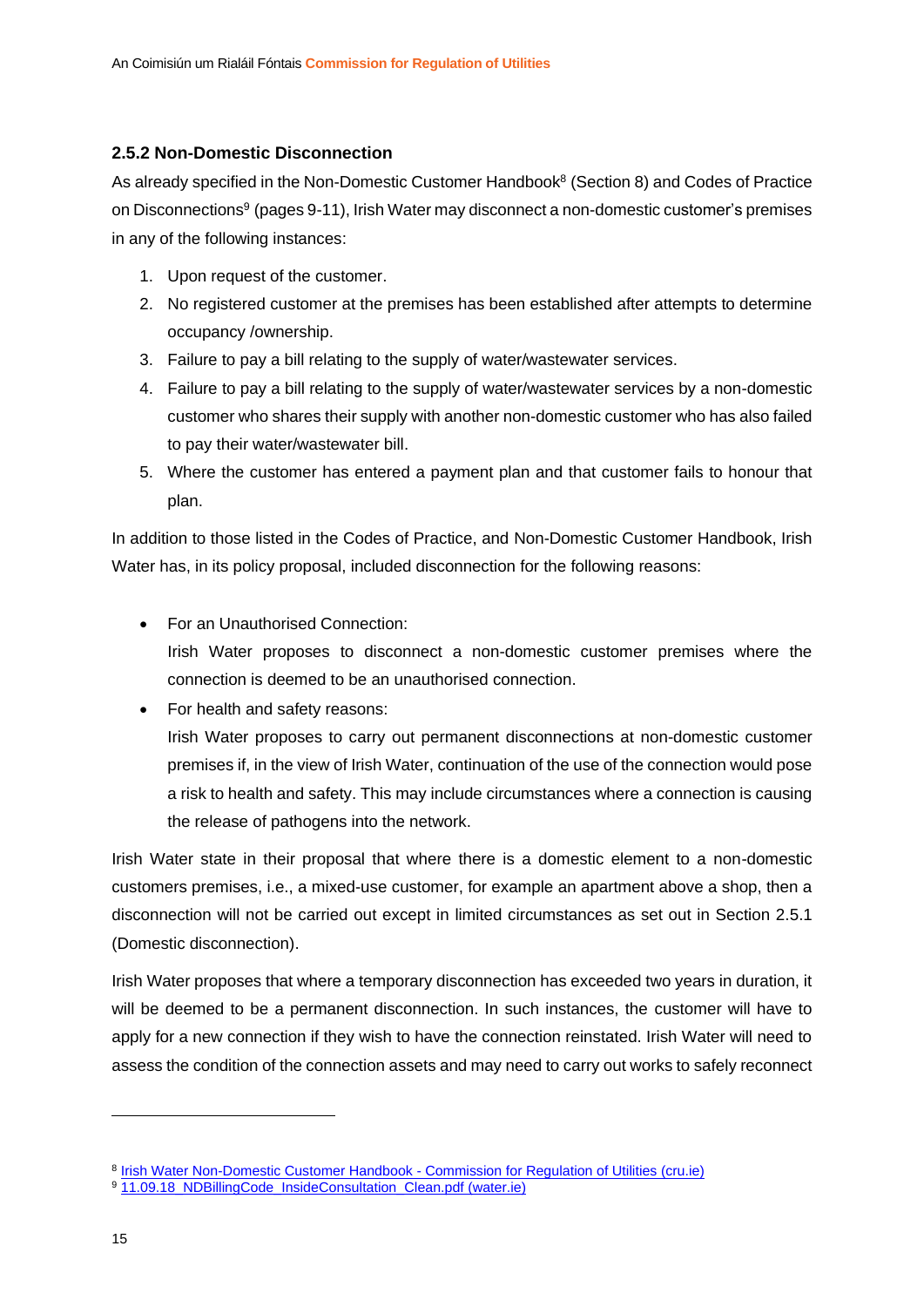the premises and/or provide capacity to meet the customers load requirements. A connection charge will apply as per the rates set out in the Connection Charging Policy decision.<sup>10</sup>

#### **2.5.3 Reconnection**

Irish Water proposed criteria for reconnection as follows:

- Where Irish Water has carried out a temporary disconnection for reasons of non-payment, the customer may reconnect to the network by making all outstanding payments and paying any applicable reconnection fee.
- Where a customer that has previously requested a temporary disconnection wishes to reconnect to the network, they may apply for reconnection by contacting Irish Water and will have to pay a reconnection fee.
- If a temporary disconnection is in place for over two years, it will be deemed to be a permanent disconnection. The customer will have to apply to Irish Water for a new connection should they wish to reconnect to the network.
- Where a permanent disconnection has taken place, the customer will need to apply for a new connection if they wish to have the connection reinstated.

#### **CRU Observations**

The CRU notes the different approaches proposed for domestic and non-domestic disconnections which are in line with the legislation in place prohibiting domestic disconnections. This protects the domestic customer by ensuring a supply of water and wastewater services at a domestic premises. In Ireland, the different treatment of customer categories also acknowledges that non-domestic properties are charged for their water supply whereas domestic customers currently are not.

Irish Water also separates the types of disconnections into temporary and permanent disconnections which is also in line with the approach taken in other jurisdictions.

There are two aspects of their disconnections proposals which, in the opinion of the CRU, merit further development as follows:

- 1. Permanent disconnection of a non-domestic property if a risk of contamination to the water supply is identified.
- 2. Proposal to permanently disconnect any temporary disconnection, for both domestic and non-domestic properties, which exceeds two years in duration.

<sup>10</sup> [CRU18262-CRU-Decision-on-Irish-Waters-Connection-Policy.pdf](https://www.cru.ie/wp-content/uploads/2019/01/CRU18262-CRU-Decision-on-Irish-Waters-Connection-Policy.pdf)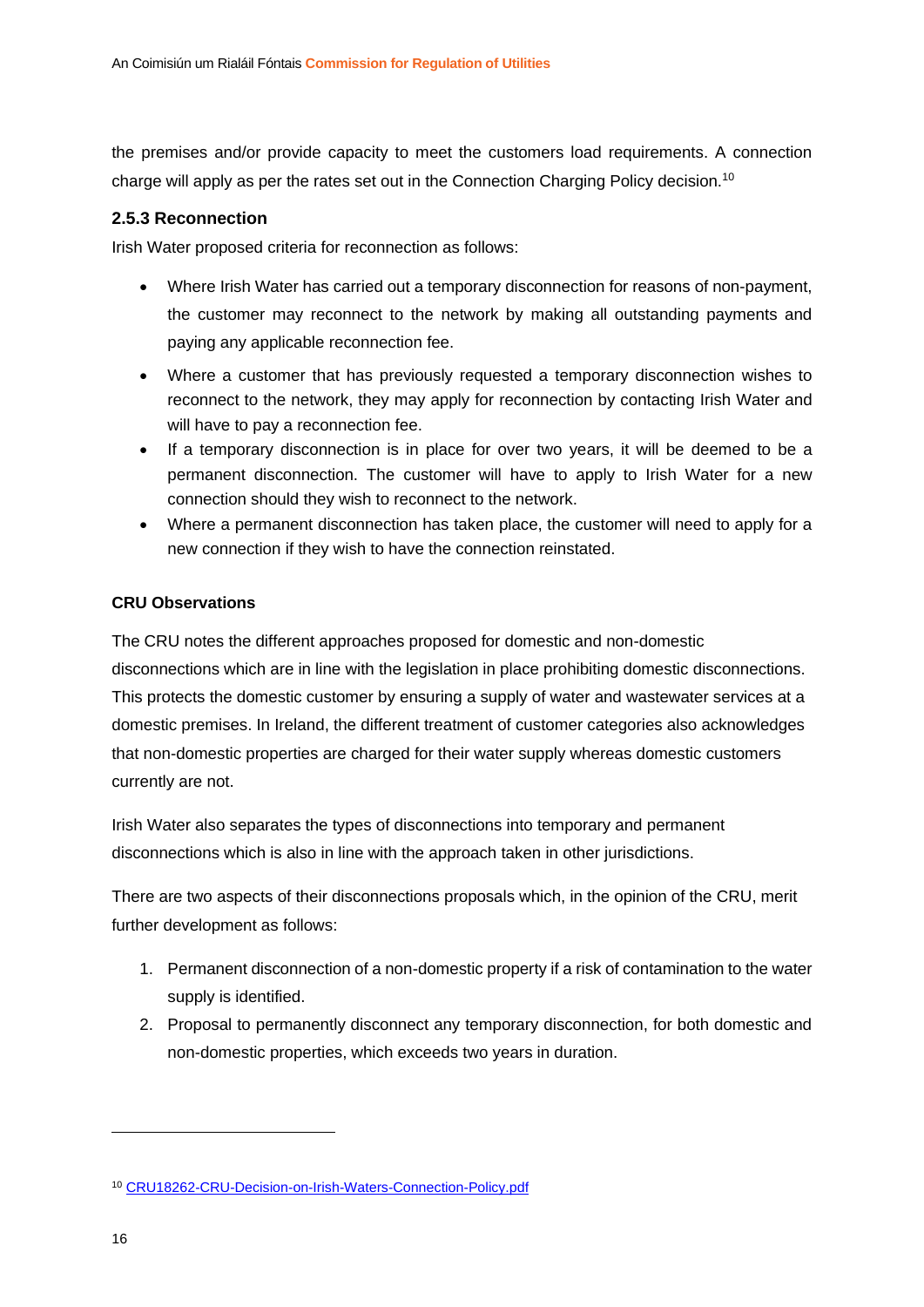Once permanently disconnected, the customer can only reconnect via the new connection which is more expensive than the reconnection charge following a temporary disconnection. The CRU is of the view that Irish Water should adopt a process which should be followed in advance of permanently disconnecting customers that fall into these categories, similar to what is already in place for disconnection of non-domestic properties due to non-payment. This process should include appropriate customer engagement as regards notice periods for disconnection. It should also give the customer the opportunity to engage with Irish Water to seek an alternative course of action to permanent disconnection. The CRU's view is that the process should mimic that already in place for disconnections due to non-payment, i.e., the customer should receive adequate notice in writing and by telephone in advance of a disconnection. Our view is that it would not be fair to the customer if Irish Water disconnects them without any prior engagement. The CRU welcomes the view of respondents in this regard.

| <b>Disconnection</b><br><b>Type</b> | <b>Domestic properties</b>                                                                                                                      | <b>Non-domestic properties</b>                                                                                                                                                                                     |
|-------------------------------------|-------------------------------------------------------------------------------------------------------------------------------------------------|--------------------------------------------------------------------------------------------------------------------------------------------------------------------------------------------------------------------|
| <b>Temporary</b>                    | Upon request of the customer.<br>The customer must be able to<br>demonstrate an alternative<br>source of water supply prior to<br>disconnection | Upon request of the customer<br>No registered customer at the premises has<br>been established<br>Failure to pay a bill relating to the supply of<br>water/wastewater services<br>Failure to honour a payment plan |
|                                     | Where the premises is to be<br>demolished and the customer<br>requests the disconnection                                                        | Upon request of the customer                                                                                                                                                                                       |
| <b>Permanent</b>                    | Disconnection of an<br>unoccupied premises which<br>either has an unauthorised<br>connection, and/or there is a<br>risk of contamination        | For an unauthorised connection<br>Continuation of the use of the connection<br>would pose a risk to health and safety                                                                                              |

**Table 3: Summary of criteria for temporary and permanent disconnections at domestic and non-domestic properties as proposed by Irish Water**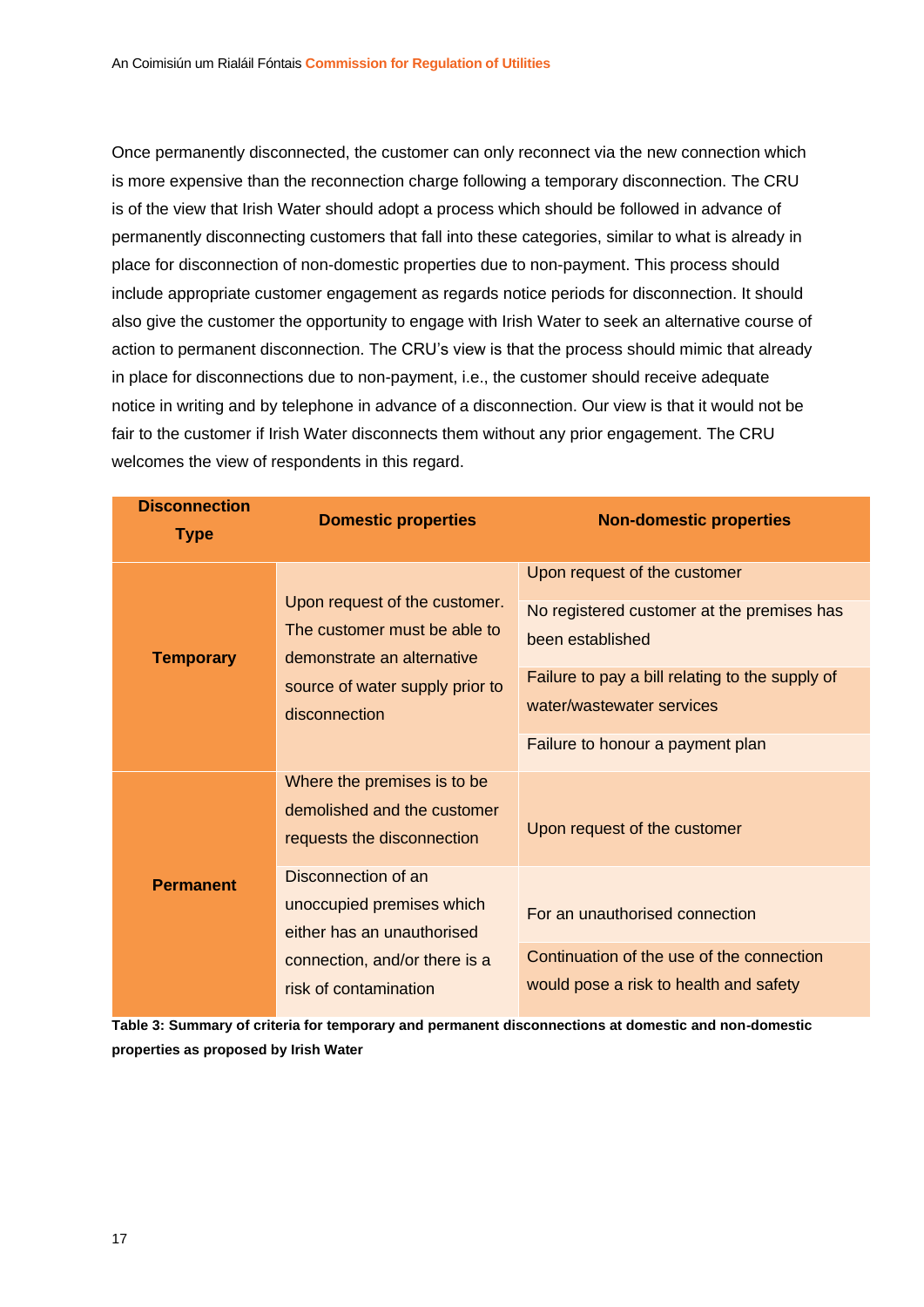#### **Irish Water Proposals in Summary**

- To separate disconnections by property type: domestic and non-domestic.
- To have two categories for disconnections: temporary and permanent
- That permanent disconnections can occur at domestic properties only after specific conditions are met, i.e., where the premises is to be demolished and the customer requests the disconnection, and disconnection of an unoccupied premises where the connection is unauthorised, and/or where there is risk to water quality.
- That temporary disconnections at both domestic and non-domestic properties can be requested. However, if the length of disconnection exceeds 2 years, then Irish Water has the right to make this a permanent disconnection.
- There will be two new criteria for disconnection of a non-domestic property, in addition to those set out in the Non-domestic Customer Handbook and Codes of Practice on Disconnections.
- Where Irish Water has carried out a temporary disconnection for reasons of nonpayment the customer may reconnect to the network by making all outstanding payments and paying any applicable reconnection fee.

#### **CRU Questions**

- 1. Please state if you agree with the differing approach proposed by Irish Water for permanent and temporary disconnections?
- 2. What are your views on Irish Water's proposal to carry out the permanent disconnection of a non-domestic property if it perceives there to be a contamination risk?
- 3. Please state if you agree with Irish Water's proposal to carry out a permanent disconnection of a property previously temporarily disconnected, where the temporary disconnection has been in place for more than two years?
- 4. Please state if you agree with Irish Water's proposed criteria and approach to reconnections?
- 5. Please state if you agree with the CRU's proposal that Irish Water should establish a customer engagement process prior to permanently disconnecting: 1. a non-domestic property if a risk of contamination to the water supply is identified, and 2. a temporary disconnection which exceeds 2 years in duration?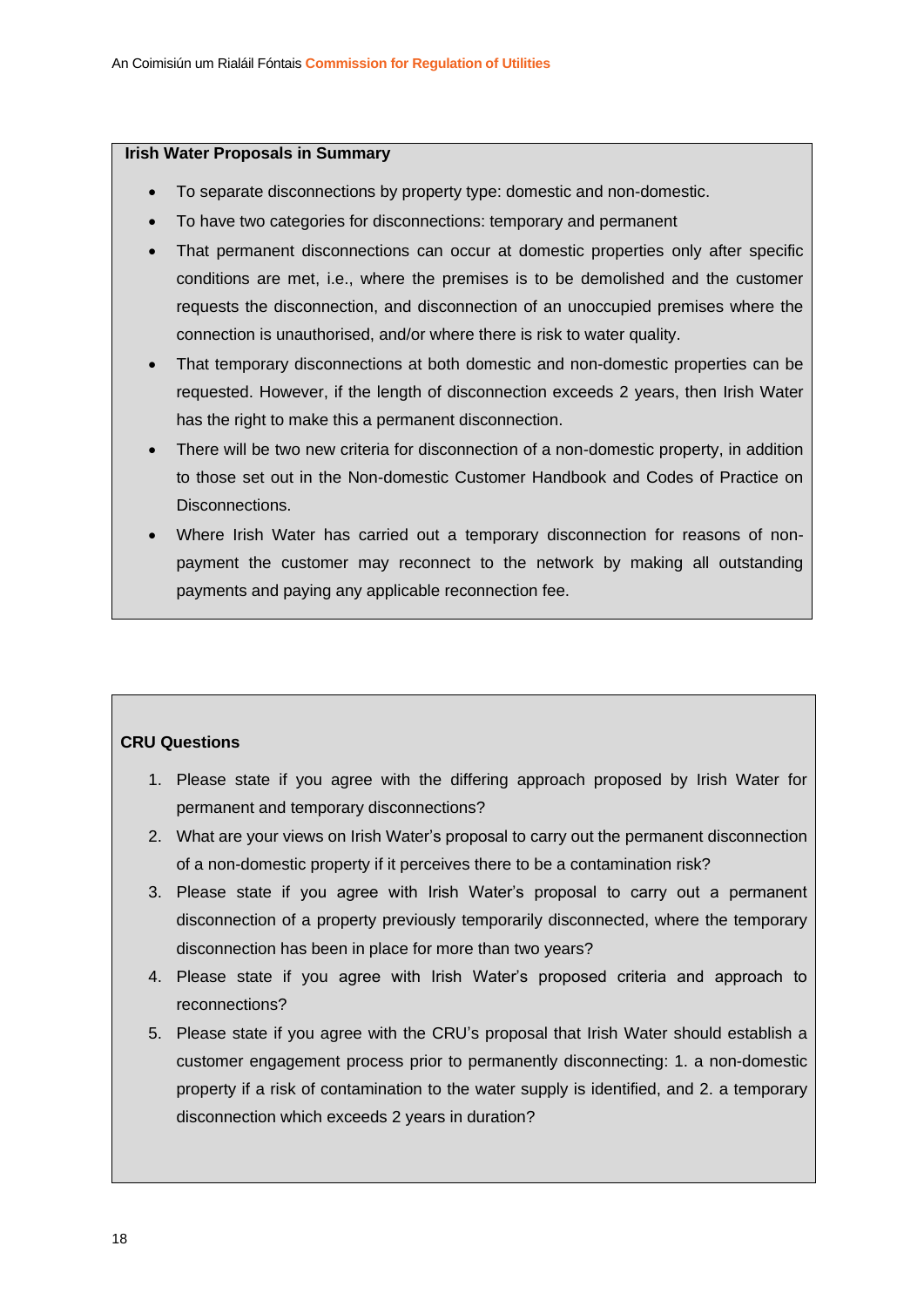# **2.6 Charges for Disconnections**

#### **2.6.1 Current Charges**

As illustrated in **Table 1**, current charges and arrangements for disconnection and reconnection services vary greatly across the Local Authorities in Ireland. Please refer to Appendix 1 for Table detailing all current charges.

| <b>Metric</b> | Amount |
|---------------|--------|
| Min           | €100   |
| Median        | €609   |
| Max           | €1,300 |

**Table 4 Summary of current disconnection and reconnection charges**

#### **In summary:**

- 29 Local Authorities (LAs) apply reconnection charges but no disconnection charges.
- One LA applies a disconnection charge and a reconnection charge.
- Two LAs apply disconnection charges but no reconnection charges.
- Two LAs apply no charge i.e., neither a disconnection nor reconnection charge and are excluded from the minimum, medium and maximum calculation.

As an example of Local Authorities that take a contrasting approach, Dublin City Council do not charge for either disconnection or reconnection, however neighbouring Fingal County Council charge €1,300 for reconnection (no charge for disconnection).

Irish Water has submitted its proposed standard charges to the CRU, for disconnection and reconnection, as set out below.

#### **2.6.1 Irish Water Proposed Charges**

Irish Water does not propose different charges for disconnections for domestic and non-domestic properties. The following proposals are for both property types, except for disconnection due to non-payment, which can only be carried out at non-domestic properties.

#### **2.6.2. Permanent Disconnection**

Irish Water propose that the customer should not be charged for a permanent disconnection for both domestic and non-domestic properties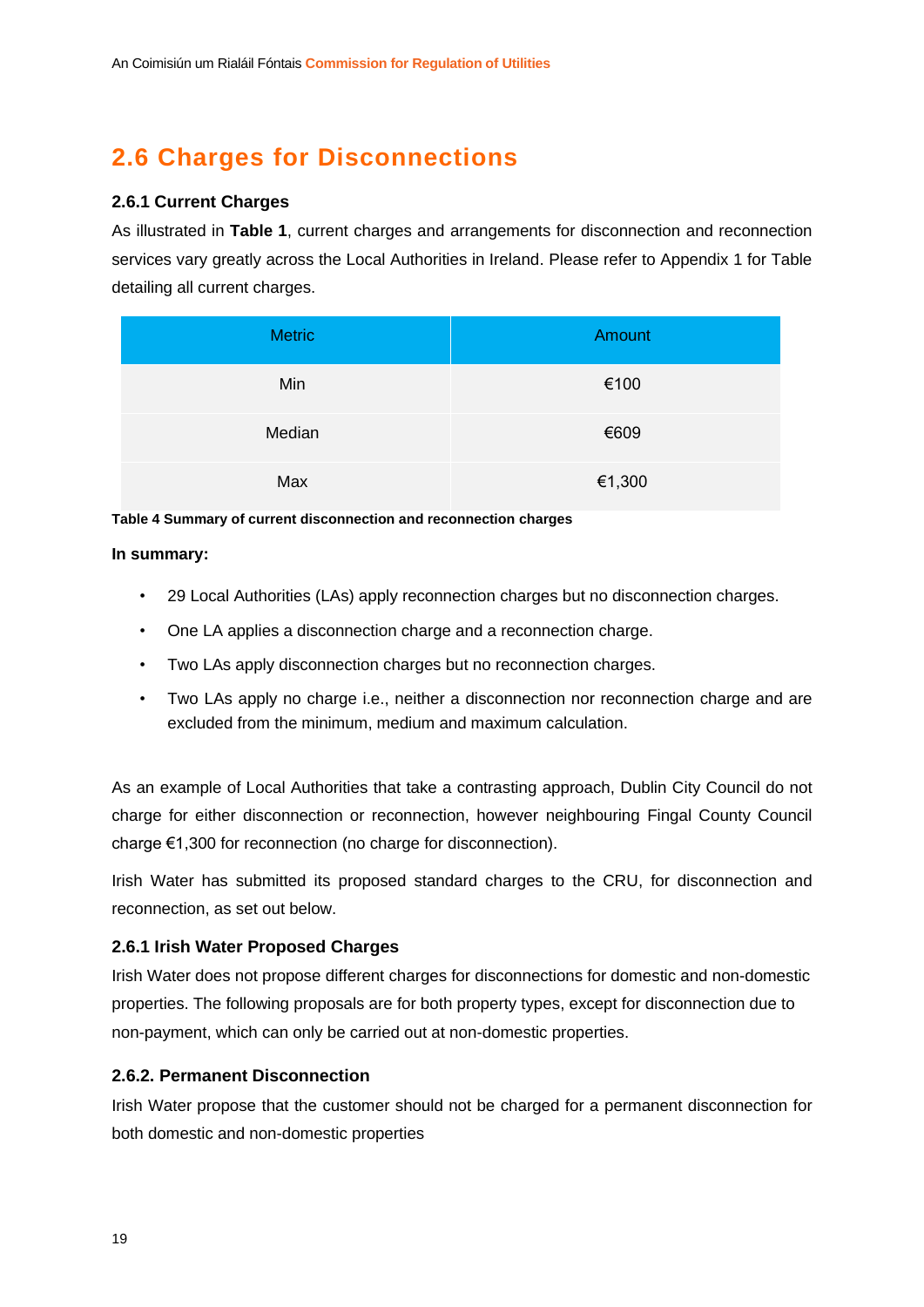Where a permanent disconnection has taken place, the customer will need to apply for a new connection in accordance with the Connection Charging Policy.

#### **CRU Observations**

The CRU has reviewed the disconnection policies of several water companies in other jurisdictions, all of whom do not charge customers for a permanent disconnection. These include Thames Water, United Utilities, Anglian Water, Severn Trent Water, Northern Ireland Water, and Scottish Water. In the case of Anglian Water and Scottish Water, the company charges a fee if the disconnection is a result of non-payment, or if the customer is in breach of the Water Fitting Regulations.

In Ireland, ESB Networks (ESBN) charges for disconnection from its services whereas Gas Networks Ireland (GNI) currently does not.

The CRU therefore agrees with Irish Water's proposed charge (i.e., none) for a permanent disconnection, recognising that the utility is safeguarding its water and/or wastewater network by absorbing these costs. Customers will be more likely to request a permanent disconnection.

#### **CRU Question**

6. Please state if you think that domestic / non-domestic customers should be charged for a permanent disconnection from the water supply network? Please set out your rationale for why you think this.

#### **2.6.3 Temporary Disconnection and Reconnection – Irish Water proposal**

Table 2 below shows Irish Water's proposed rates for standard temporary disconnections and reconnections. The table splits the rates into two categories: standard hours and outside of standard hours. Irish Water has also proposed different rates depending on if the disconnection was customer requested or due to non-payment. Irish Water also propose that a fee should be charged in the instance where a scheduled visit has been aborted due to customer related circumstances e.g., access issues at a property.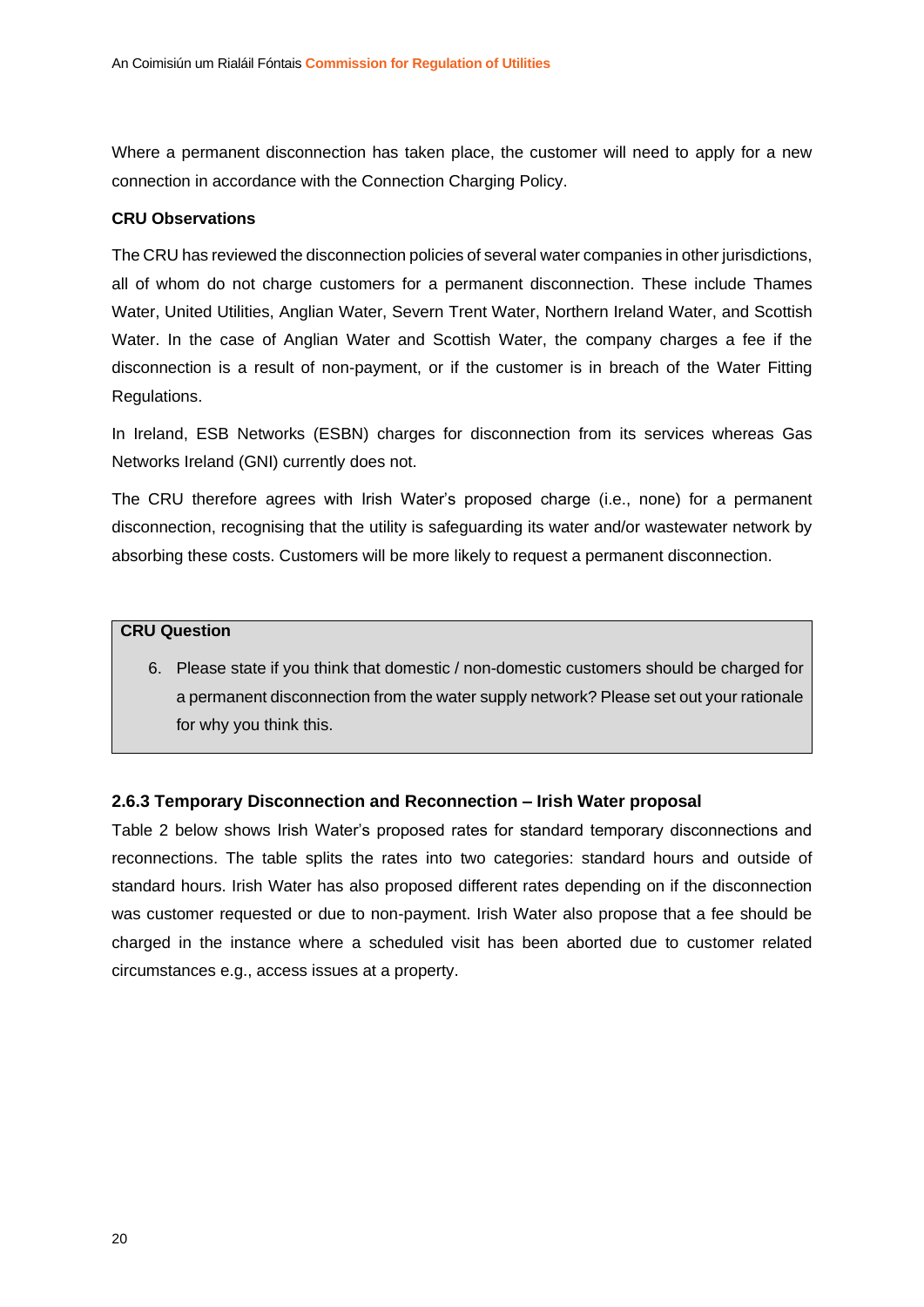| <b>Service</b>       | In/Out<br><b>Standard</b><br>hours | <b>For Customer</b><br>Requested | Due to non-<br>payment | <b>Aborted Site</b><br>Visit (per<br>visit) |
|----------------------|------------------------------------|----------------------------------|------------------------|---------------------------------------------|
| <b>Temporary</b>     | ln                                 | €140                             | N/A                    | €140                                        |
| <b>Disconnection</b> | Out                                | €210                             | N/A                    | €210                                        |
| Reconnection         | $\ln$                              | €140                             | €500                   | €140                                        |
|                      | Out                                | €210                             | N/A                    | €210                                        |

**Table 5: Irish Water Proposed standard rates for temporary disconnections and reconnections. Charges listed are inclusive of VAT.** 

In its proposal Irish Water explain that standard charges will be applied where the disconnection or reconnection can be facilitated without works to connection assets and/or requiring pipework. For non-standard disconnections and reconnections, Irish Water proposes that these will be charged in accordance with reasonable costs incurred. Irish Water also proposed that any disconnection of an unauthorised connection is charged in accordance with reasonable costs incurred.

#### **2.6.3.1 Irish Water Proposal for customer-requested temporary disconnection**

In proposing its charges for requested temporary disconnection Irish Water has:

- Calculated that it takes on average two hours to carry out a temporary disconnection which includes travel time to and from site.
- Estimated that the average hourly costs as charged by Local Authorities and their contractors to carry out this work is €51.50. This equates to €103 for the 2 hours in standard hours (€126 after VAT)
- Calculated other costs for activities to support Disconnections (administration and business support for example) to be €14 for requested temporary disconnection.

This results in a charge of €140 for a temporary requested disconnection/reconnection in hours and €210 for a temporary requested disconnection/reconnection out of hours.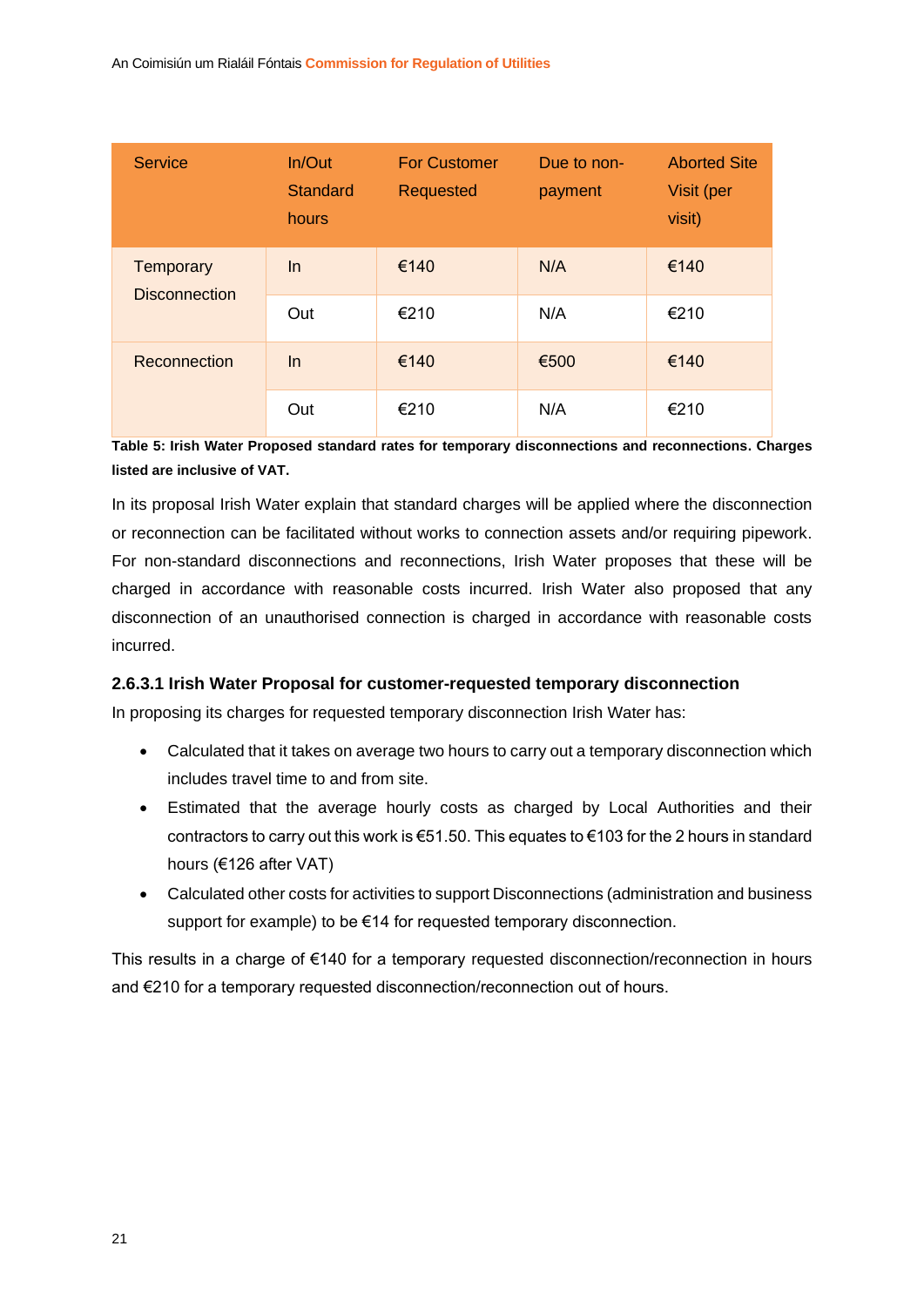#### **2.6.3.2 Irish Water considerations for Disconnection due to non-payment**

Temporary disconnection due to non-payment is slightly different in that Irish Water must follow the procedure as set out in Section 7 of the Irish Water Non-Domestic Customer Handbook<sup>11</sup>. Irish Water has calculated the payment based on three visits to the property:

- $\bullet$  Visit 1 Site visit
- Visit 2 Disconnection
- Visit 3 Reconnection

This equates to  $\epsilon$ 378 (3 times  $\epsilon$ 126). The administration and business support charges are higher due to the credit and collections processes, equalling €125.

This means that the total payment for customers who have been disconnected due to non-payment would be €503, which Irish Water have rounded down to €500.

#### **2.6.3.3 Benchmarking with UK utilities**

Irish Water has carried out some benchmarking on temporary disconnection prices across the UK; specifically, it has researched charges set out by:

- Scottish Water
- Welsh Water
- Thames Water
- Yorkshire Water
- Southern Water
- Northern Ireland Water

The charging arrangements for each company vary in how they are applied. For example, neither Northern Ireland Water nor Scottish Water charge for customer requested temporary disconnections, however Scottish Water charge for temporary disconnection due to non-payment. Charges are reflective of the time associated with the visits and the level of work undertaken. Scottish Water has hourly rates which it applies for these whereas other companies appear to have standard service rates. Irish Water has taken these into account and have summarised them as follows:

- Some UK utilities apply temporary disconnection and reconnection standard charges.
- Some UK utilities charge for site surveys, for example a first site visit to understand if it is practicable to carry out a temporary disconnection or reconnection. Irish Water has built these into their proposed charges.

<sup>11</sup> [CRU18041-Irish-Water-Non-Domestic-Customer-Handbook-27-March-2018.pdf](https://www.cru.ie/wp-content/uploads/2018/03/CRU18041-Irish-Water-Non-Domestic-Customer-Handbook-27-March-2018.pdf)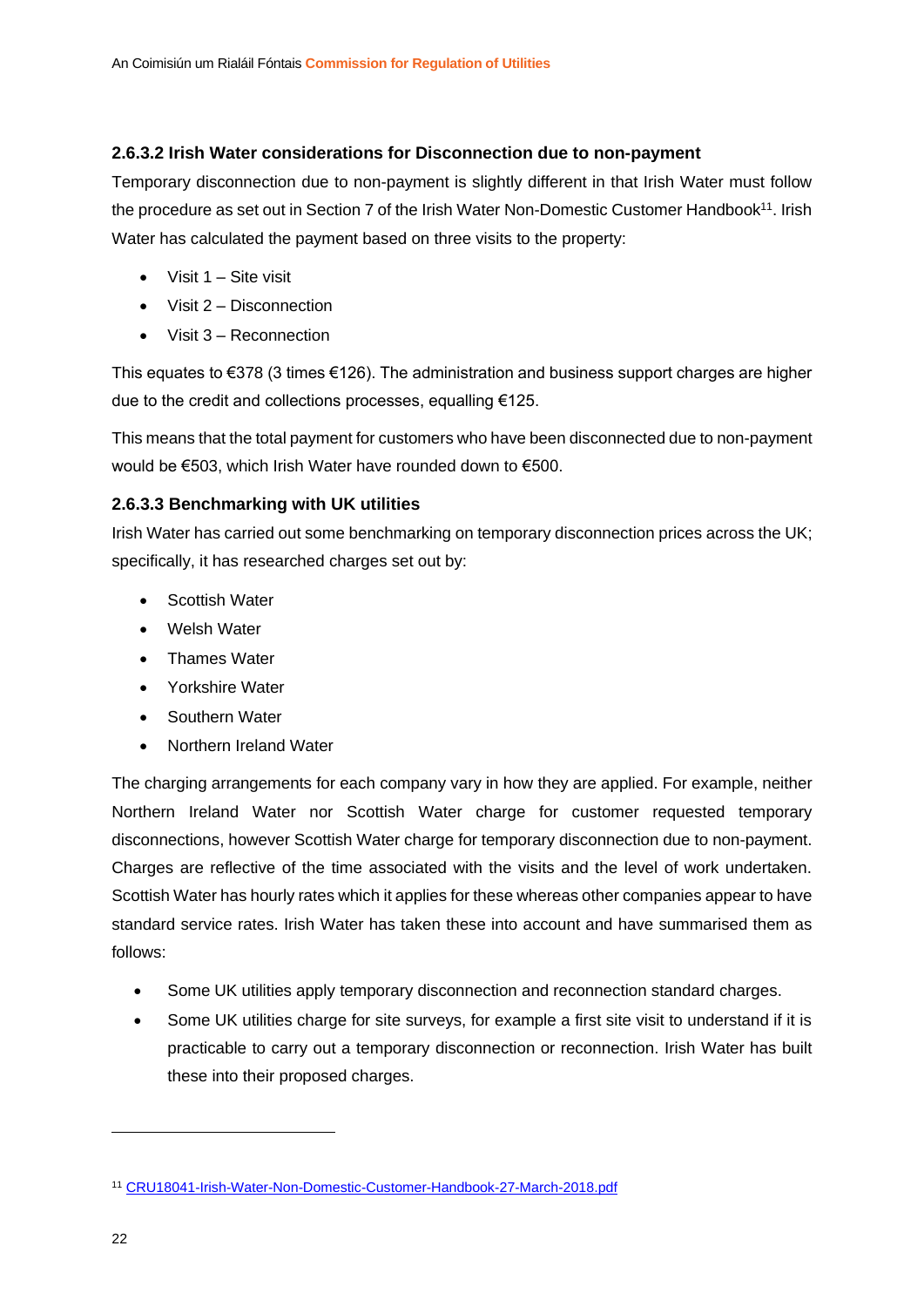- Some apply different charges depending on whether the disconnection is at a customer's request or for non-payment/denying access to a meter.
- Some apply a charge following the reconnection service only.
- Some do not quote charges for any element (temporary disconnection and reconnection); rather all such services are carried out at reasonable cost.

#### **2.6.3.4 Benching marking with other Irish Utilities**

#### **1. Gas Networks Ireland**

GNI does not charge its customers to disconnect however customers will be charged for reconnection which varies dependent on the customer type, and or reconnection type.

In GNI's siteworks charging<sup>12</sup> document. Section 3, it sets out the charges for restoration of services that have been disconnected. The term disconnection in this instance can refer to:

- 1. Locking of the gas meter,
- 2. Physical removal of the meter; or
- 3. Cutting and capping of the gas service pipe.

When comparing Irish Water's proposed temporary disconnection charges to GNI, the CRU compares to disconnection type 1 above, (restore supply to a premise that has had supply isolated) as follows:

|                                           |         | Proposed charge in hours Proposed charge out of hours |
|-------------------------------------------|---------|-------------------------------------------------------|
| <b>Domestic Meter, non-safety related</b> | €72.54  | €145.08                                               |
| I/C meter non-safety related              | €147.12 | €294.24                                               |

#### **Table 6: GNI reconnect service post supply isolation**

Where GNI may have previously been requested to disconnect a service in the footpath/road, the ground will have to be opened in order to reconnect at the mains. This activity is treated the same as an initial connection plus 1 metre of service and the same cost applies as a standard one-off connection plus 1 metre over. This process of charging for reconnection following a disconnection is comparable to Irish Water's permanent disconnection type (i.e. the customer not charged for permanent disconnection, just charged when they want to reconnect again). GNIs charges for this are set out in Table 7 below.

<sup>&</sup>lt;sup>12</sup> Siteworks Charging 2012 02 12 11 - [1 0 updated for VAT.doc \(gasnetworks.ie\)](https://www.gasnetworks.ie/home/gas-meter/meter-services/Siteworks-Charging-Document.pdf)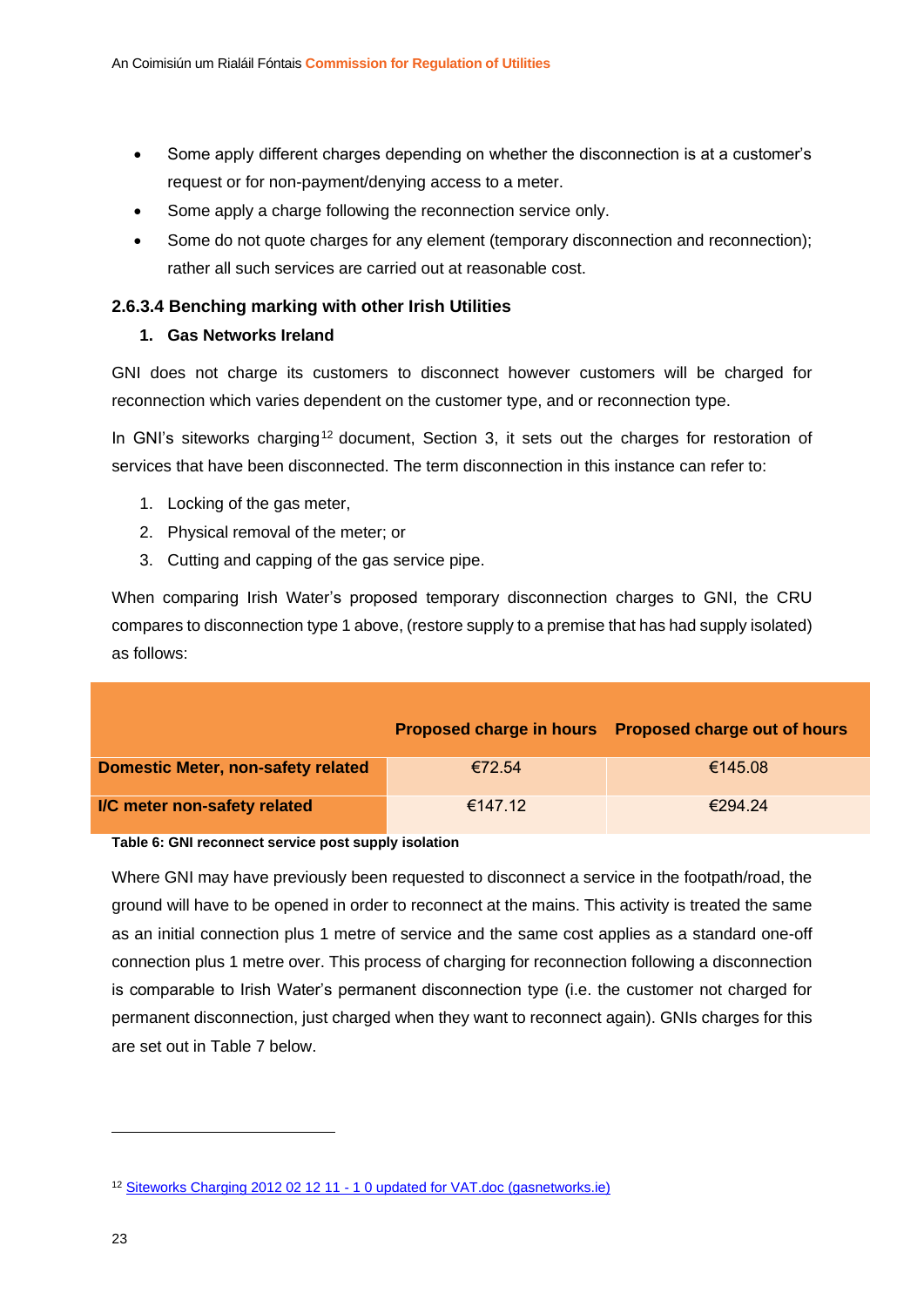|                                                         | <b>Excluding VAT</b>                  | <b>Including VAT</b>                  |
|---------------------------------------------------------|---------------------------------------|---------------------------------------|
| <b>Reconnect Domestic Customer</b>                      | €265.21                               | €301.01                               |
| <b>Reconnect I/C Customer = G4</b>                      | €676.89                               | €768.27                               |
| Reconnect I/C Customer = G10, Fitter Fab Meter<br>Unit. | €1,105.75                             | €1,255.03                             |
| Reconnect I/C Customer = G10, Modular Meter Unit.       | €1,534.88                             | €1,742.09                             |
| <b>Reconnect I/C Customer &gt;G10</b>                   | Firm Price to be<br>agreed in advance | Firm Price to be<br>agreed in advance |

**Table 7: GNI reconnect service post cut off charges** 

#### **2. ESB Networks**

ESBN carries out de-energisations which are comparable to temporary disconnections. A deenergisation is defined as the deliberate prevention of the flow of electricity between the distribution system and the facility through the connection point for any purpose other than a system outage. ESBN charges €70 to de-energise and energise a connection point, exclusive of VAT. Similar to what is proposed by Irish Water, ESBN also charges €70 if the visit has to be abandoned due to no fault of the DSO.

ESBN will charge €162 (excl VAT) for a customer requested disconnection, which is comparable to a permanent disconnection. These charges are set out in Table 5.1 of the ESB Networks DAC Statement of Charges.<sup>13</sup>

Charges for out of hours are multiplied at 1.5 times the standard rate. ESBN also states that:

*For non-standard de-energisations which involve additional work over the normal means of deenergisation (movement of any isolator, breaker, switch or the removal of any fuse), individually assessed charges will be quoted.*

In addition, ESBN has also included a reconnection timeframe for re-energisation which is set out in its 'Guide to the Process for Connection of Demand Customers to the Distribution System'<sup>14</sup>. This sets out different processes and fees that may need to be adhered to if the reconnection timeframes are:

1. <2years from de-energisation

<sup>13</sup> [ESB Networks Statement of Charges](https://www.esbnetworks.ie/docs/default-source/publications/esb-networks-dac-statement-of-charges.pdf)

<sup>14</sup> [Distribution Department \(esbnetworks.ie\)](https://www.esbnetworks.ie/docs/default-source/publications/guide-to-the-process-for-connection-of-demand-customers-to-the-distribution-system.pdf?sfvrsn=384d748b_12)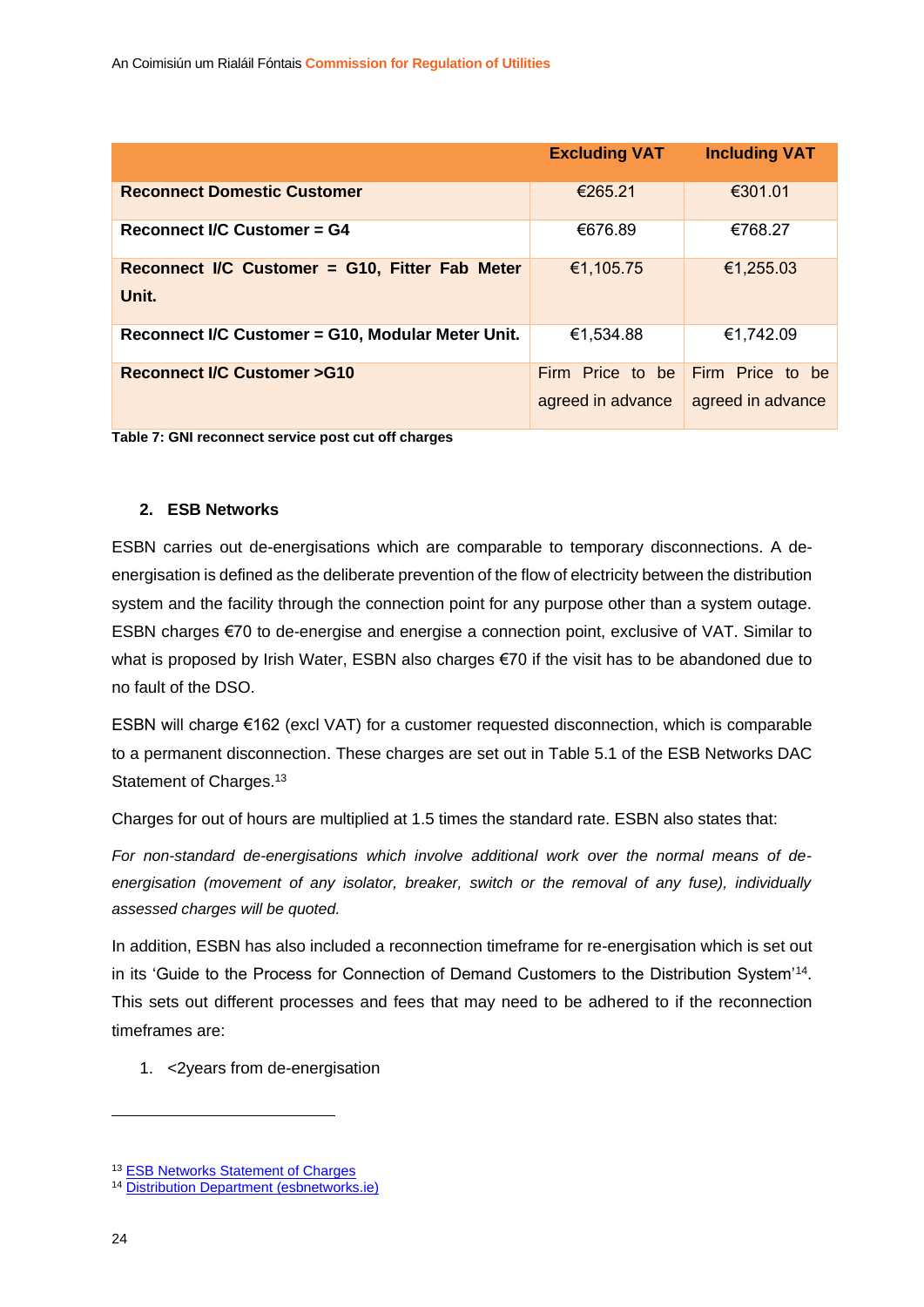2. >2 years from de-energisation

#### **CRU Observations**:

The CRU understands that charges for temporary disconnections differ across comparable utilities. Irish Water has proposed to charge at each step of the process for customer requested temporary disconnections which is in line with how some UK utilities (Thames Water, Yorkshire Water and Southern Water for example) charge.

For disconnection due to non-payment, which is a last resort for Irish Water, the company is covering all costs associated the three visits as set out above.

As stated above, the charges reflect the average time it takes to carry out a standard temporary disconnection. Irish Water has reached these costs by basing them on the average hourly rate charged by the local authorities and their contractors to carry out such work and by calculating that it would take on average 2 hours to carry out a standard temporary disconnection. Irish Water proposes to apply a rate for work carried out in normal working hours and out of hours depending on the customer's request. This is common across UK utilities and is also in place for ESB Networks and GNI. This CRU agrees with this approach as it is cost reflective for the company.

#### **CRU Question**

7. Please state if you think it is appropriate to charge customers for temporary disconnection and reconnection? If so, do you think the proposed approach and charges set by Irish Water are fair, adequate? Please state if you think that the charges are in line with the CRU's charging principles? If not please give rationale and support your answer with evidence of an approach and charge that would be more appropriate in your view.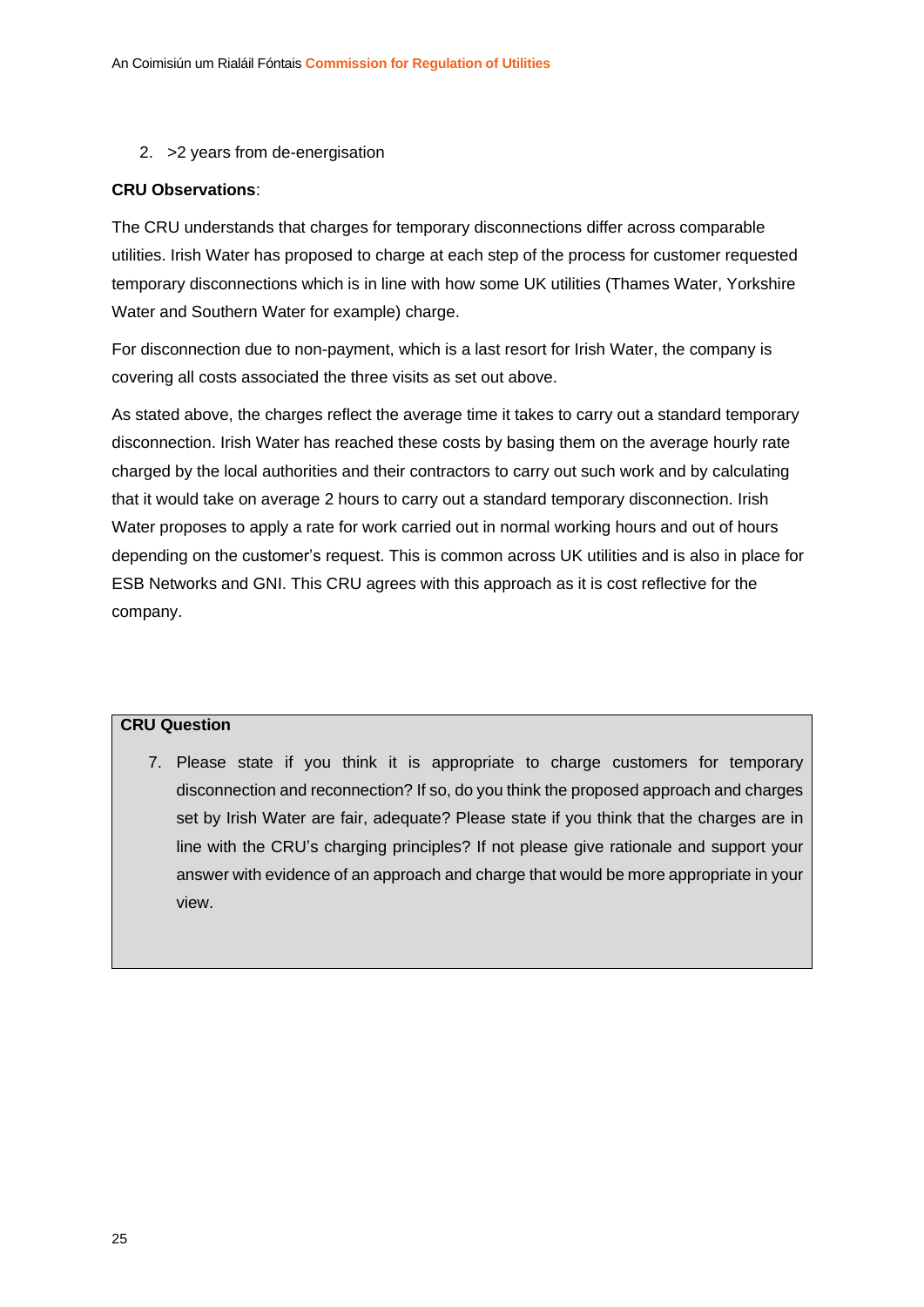# **3. Next Steps**

This consultation will be live for 6 weeks and anybody wishing to respond to this consultation must do so by 4<sup>th</sup> March 2022. The CRU will carefully review all responses before making a decision with respect to the Disconnection Charging Policy.

The CRU intends to publish a decision on Irish Water's proposed Disconnection and Reconnection Policy and associated charges following a review of the responses to this consultation. A decision is expected in Q2 2022. The Water Charges Plan will be updated and published one month after the CRU's decision.

Irish Water will implement this policy and associated charges following the CRU's decision.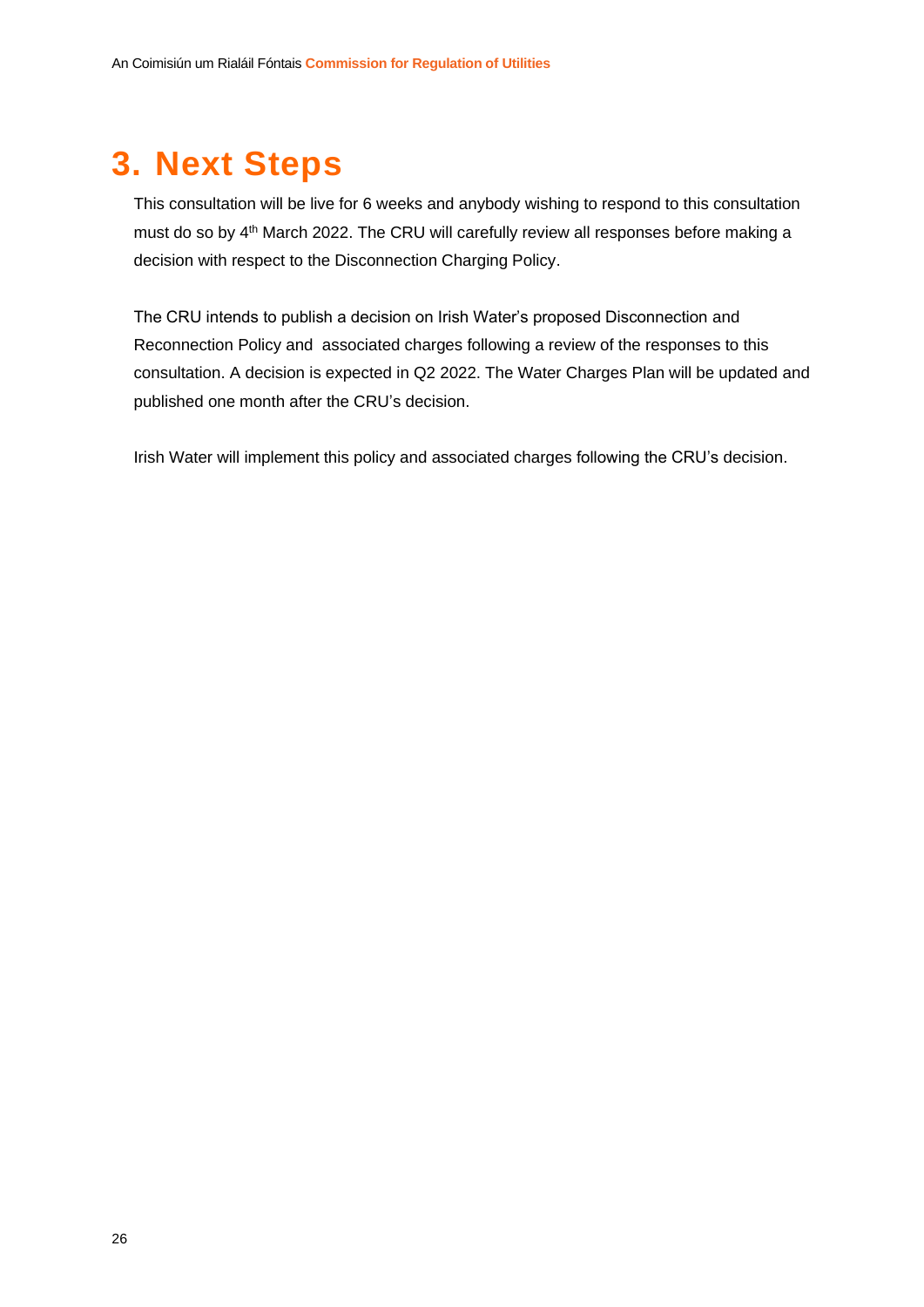# **Appendices**

### **Appendix 1 – Current Disconnection and Reconnection Charges**

| <b>Local Authority/Council</b> | <b>Disconnection</b> | <b>Reconnection Fee (€)</b>                                                     |
|--------------------------------|----------------------|---------------------------------------------------------------------------------|
|                                | Fee $(E)$            |                                                                                 |
| <b>Carlow Co. Council</b>      | $\overline{0}$       | 600 - existing customer only                                                    |
|                                |                      | New customer not charged                                                        |
| <b>Cavan Co. Council</b>       | $\mathbf 0$          | $\boldsymbol{0}$                                                                |
| <b>Clare Co. Council</b>       | $\overline{0}$       | 1135                                                                            |
| <b>Cork City Council</b>       | $\mathbf 0$          | 395                                                                             |
| <b>Cork Co. Council</b>        | $\overline{0}$       | 1100                                                                            |
| Dunlaoghaire-Rathdown          | 590                  | 590 - Existing customer                                                         |
| <b>Co.Council</b>              |                      | 95 - New customer                                                               |
| <b>Donegal Co. Council</b>     | $\overline{0}$       | 500                                                                             |
| <b>Dublin City Council</b>     | $\mathbf 0$          | $\mathbf 0$                                                                     |
| <b>Fingal Co. Council</b>      | $\overline{0}$       | 1300                                                                            |
| <b>Galway City Council</b>     | 295                  | $\pmb{0}$                                                                       |
| <b>Galway Co. Council</b>      | $\Omega$             | 500 - Existing Customer                                                         |
|                                |                      | New customer not charged                                                        |
| Kerry Co. Council              | $\mathbf 0$          | 1100                                                                            |
| <b>Kildare Co. Council</b>     | $\boldsymbol{0}$     | 1000                                                                            |
| <b>Kilkenny Co. Council</b>    | $\mathbf 0$          | 1000                                                                            |
| <b>Laois Co. Council</b>       | $\theta$             | 940 - 500 refundable after 12 months if no<br>leaks and account is paid to term |
| <b>Leitrim Co. Council</b>     | $\pmb{0}$            | 650 - Existing customer<br>New customer not charged                             |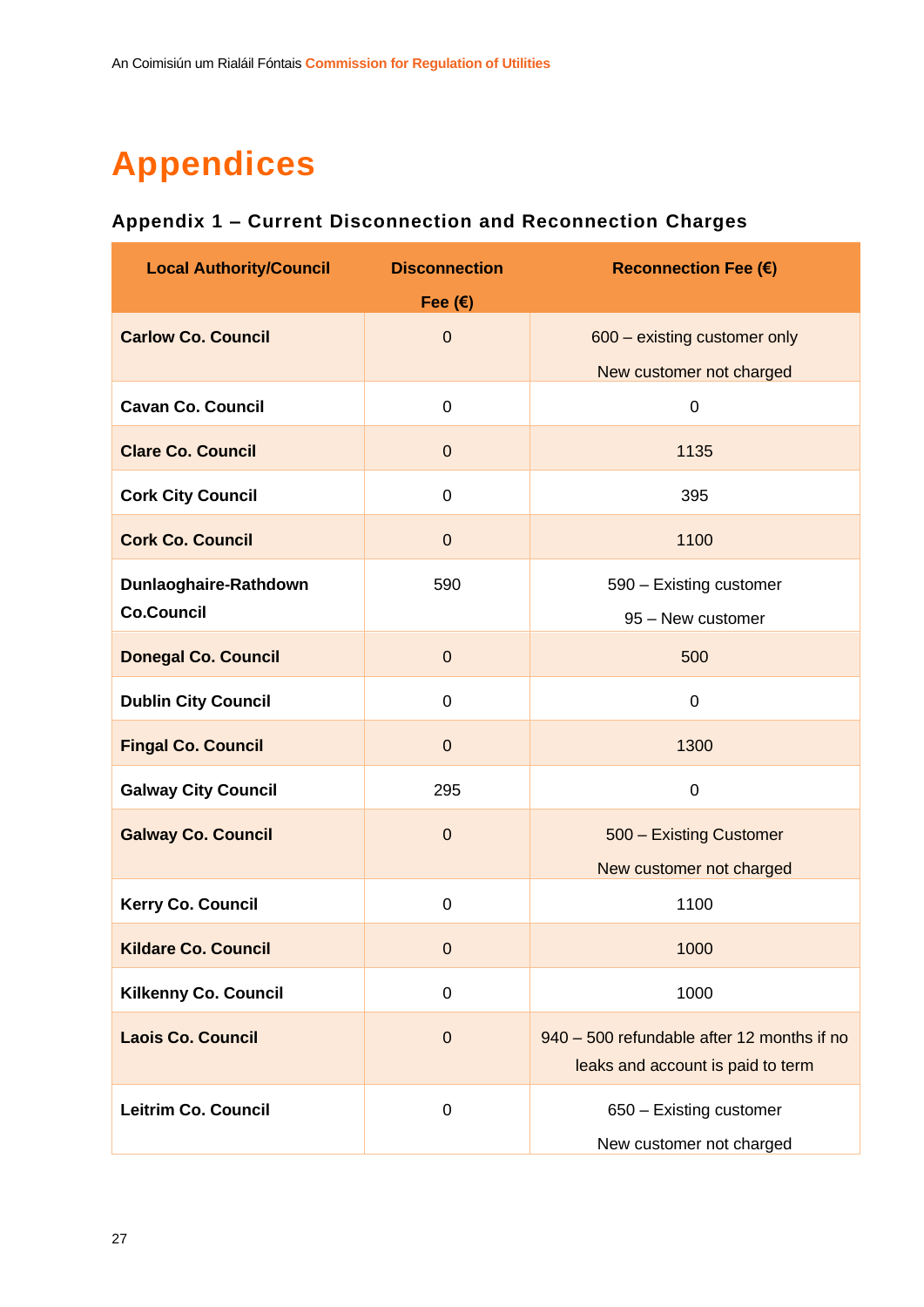| <b>Limerick City Council</b>     | $\mathbf 0$    | 500                      |
|----------------------------------|----------------|--------------------------|
| <b>Limerick Co. Council</b>      | $\overline{0}$ | 700                      |
| <b>Longford Co. Council</b>      | $\mathbf 0$    | 250                      |
| <b>Louth Co. Council</b>         | $\mathbf 0$    | 296 - Existing customer  |
|                                  |                | New customer not charged |
| <b>Mayo Co. Council</b>          | $\mathbf 0$    | 125                      |
| <b>Meath Co. Council</b>         | 0              | 450                      |
| <b>Monaghan Co. Council</b>      | $\mathbf 0$    | 1200                     |
| <b>Offaly Co. Council</b>        | $\overline{0}$ | 500                      |
| <b>Roscommon Co. Council</b>     | $\overline{0}$ | 100 - Existing customer  |
|                                  |                | New customer not charged |
| Sligo Co. Council                | $\mathbf 0$    | 300                      |
| <b>South Dublin Co. Council</b>  | $\mathbf 0$    | 300                      |
| <b>Tipperary Sth Co. Council</b> | $\overline{0}$ | 350                      |
| <b>Tipperary Nth Co. Council</b> | $\mathbf 0$    | 350                      |
| <b>Waterford City Council</b>    | $\overline{0}$ | 500                      |
| <b>Waterford Co. Council</b>     | $\overline{0}$ | 250                      |
| <b>Wexford Co. Council</b>       | 0              | 300                      |
| <b>Wicklow Co. Council</b>       | $\overline{0}$ | 1000                     |